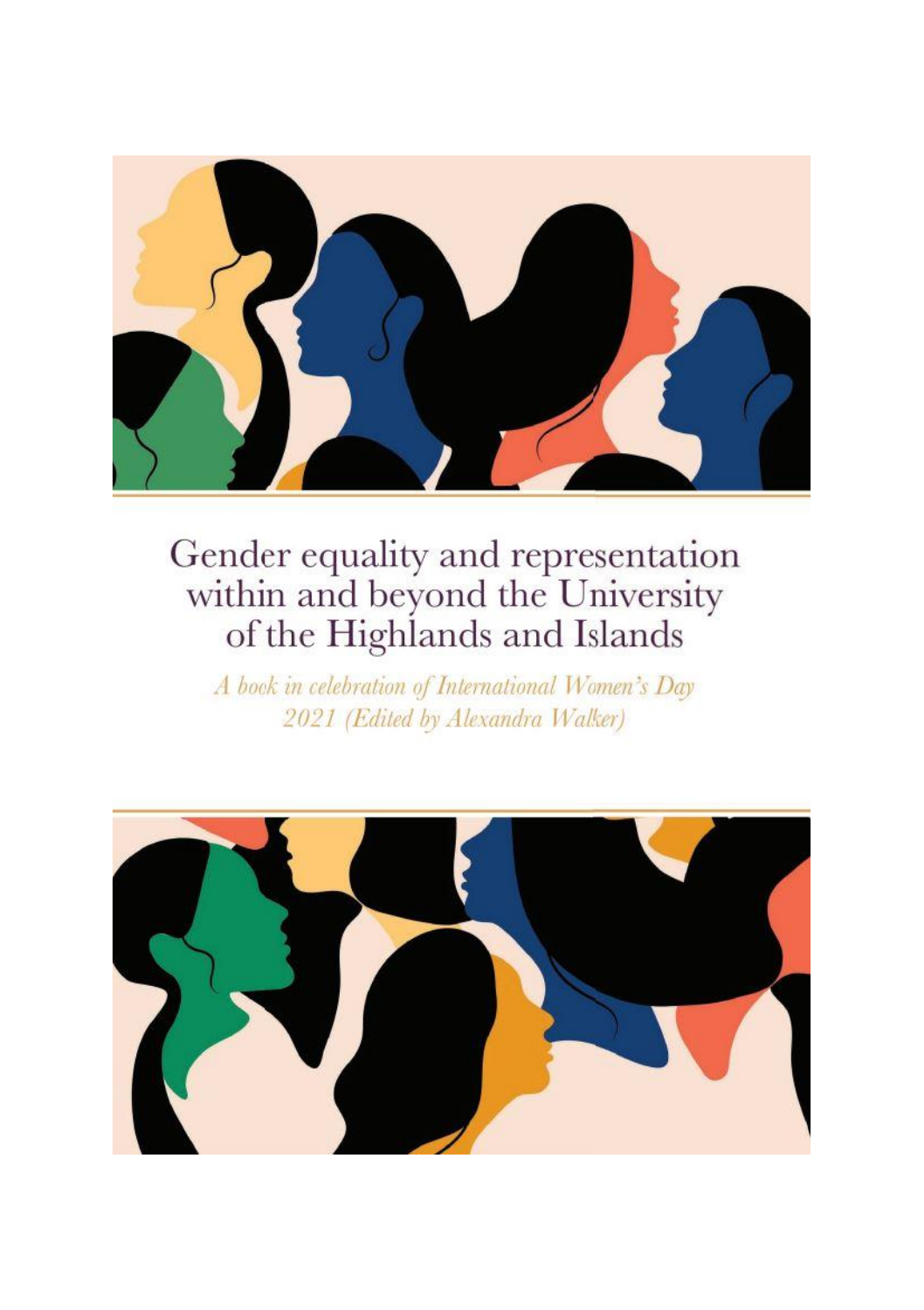# **In the Menority**

Emma Sinclair | [emma.sinclair.ic@uhi.ac.uk](mailto:emma.sinclair.ic@uhi.ac.uk)

(corresponding author)

Early Years lecturer, Care, Health and Wellbeing, Inverness College UHI

University of the Highlands and Islands UHI

Julie Jones | [julie.jones.ic@uhi.ac.uk](mailto:julie.jones.ic@uhi.ac.uk)

Early Years lecturer, Care, Health and Wellbeing, Inverness College UHI

University of the Highlands and Islands UHI

Alastair Davidson | [alastair.davidson.ic@uhi.ac.uk](mailto:alastair.davidson.ic@uhi.ac.uk) Early Years lecturer, Care, Health and Wellbeing, Inverness College UHI University of the Highlands and Islands UHI

Heather Keyes | [heather.keyes.ic@uhi.ac.uk](mailto:Heather.keyes.ic@uhi.ac.uk) Head of School, Care, Health and Wellbeing, Inverness College UHI University of the Highlands and Islands UHI

Stuart Hall | [stuart.hall@uhi.ac.uk](mailto:stuart.hall@uhi.ac.uk)

Equality and Diversity Adviser, Department of Governance and Records Management, Executive Office UHI University of the Highlands and Islands UHI

Fiona Skinner | [fiona.skinner@uhi.ac.uk](mailto:fiona.skinner@uhi.ac.uk) Subject Network Leader, Applied Life Studies, Executive Office UHI University of the Highlands and Islands UHI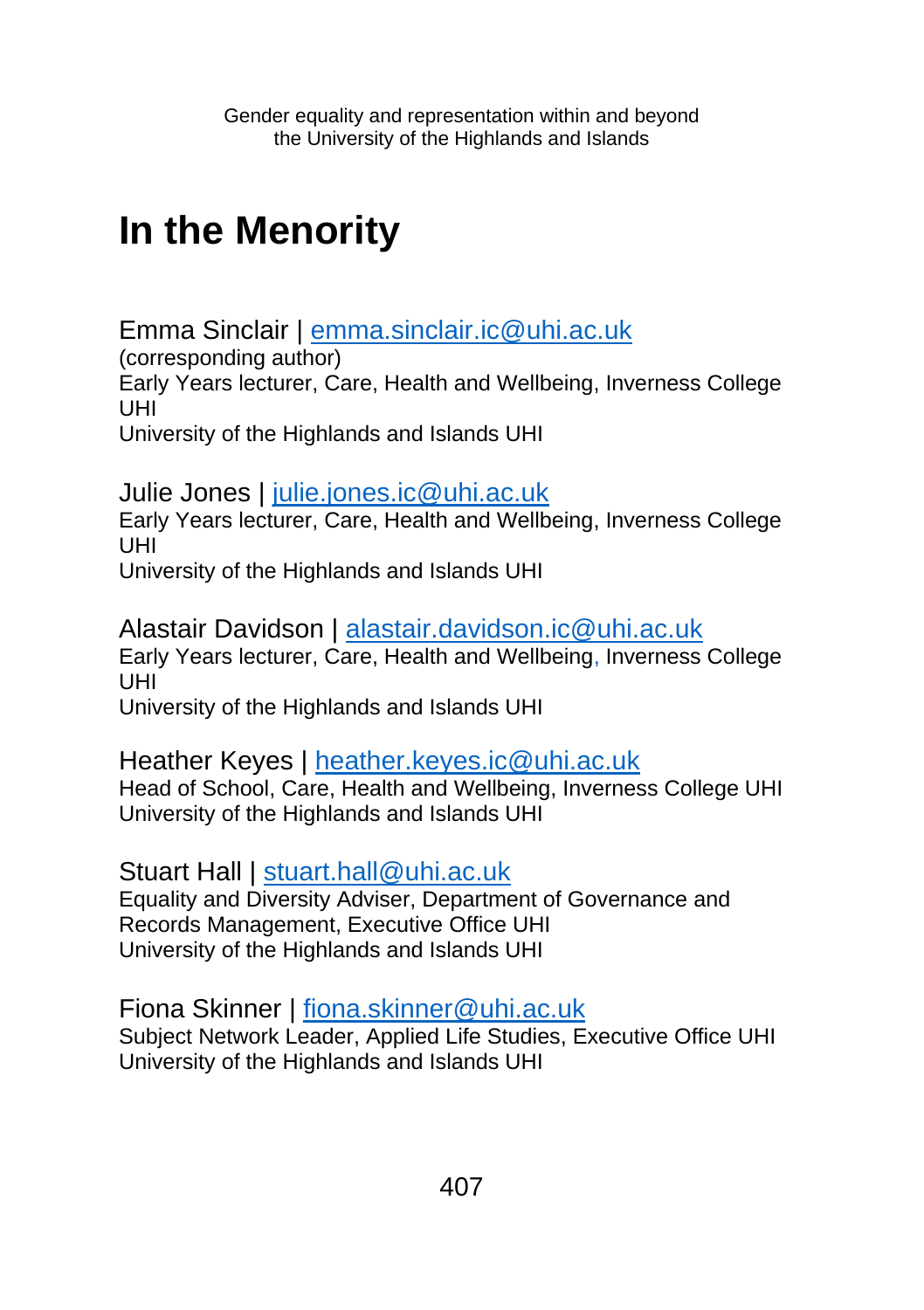## **Abstract**

Increasing representation of men in counter-stereotypical disciplines can advance causes of feminism by destigmatising normative gender roles. The Scottish Funding Council introduced the Gender Action Plan for higher and further education institutions (Scottish Funding Council 2016), reflecting their ambition for no subject area to have more than 75% of any gender by 2030. At the University of the Highlands and Islands (UHI), most of the main subject areas showing male under representation are in one of the 6 academic departments, the UHI Applied Life Studies (ALS) Subject Network (SN). The ALS Gender Action Plan shows an average female student representation of 93% over the last 5 years. Various initiatives to address this gender imbalance have included the use of promotional material using counterstereotypes, for example, photos and videos on website, creating men only classes, as well as using male role models at open days and male Personal Academic Tutors. One of these successful initiatives which has been completed, will be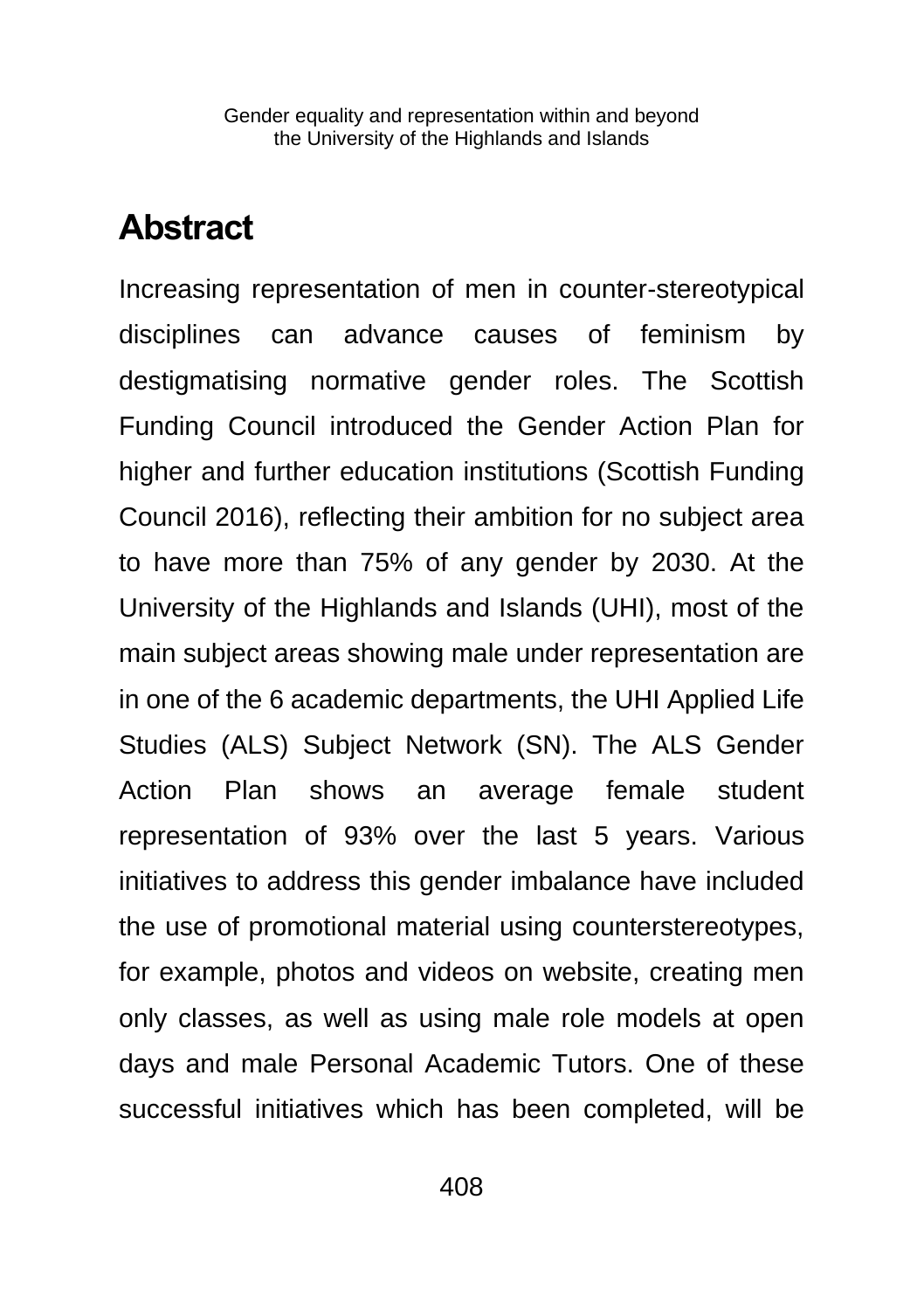presented in this chapter as a case study and describes the design of a male only Children and Men in Practice (CHAMP) further education course which could allow progression onto the Higher National Certificate Childhood Practice which meets the registration requirement with Scottish Social Services Council to be an Early Years Practitioner.

On completion of the CHAMP course, in year 2019 the whole cohort (n=12) progressed on to positive destinations of further study and saw a 75% rise in males (compared to the previous years) on varying early years courses. Throughout the course interesting observations were made, including that the male only cohort appeared more interactive, questioning, and debating in a way not previously observed from mixed gender cohorts or female only cohorts. Recruiting more men into early years practice is important to promote gender balance and equality, but the quality of the practice must promote gender flexibility, and further challenge traditional gender stereotypes. This needs to be promoted in the childhood practice courses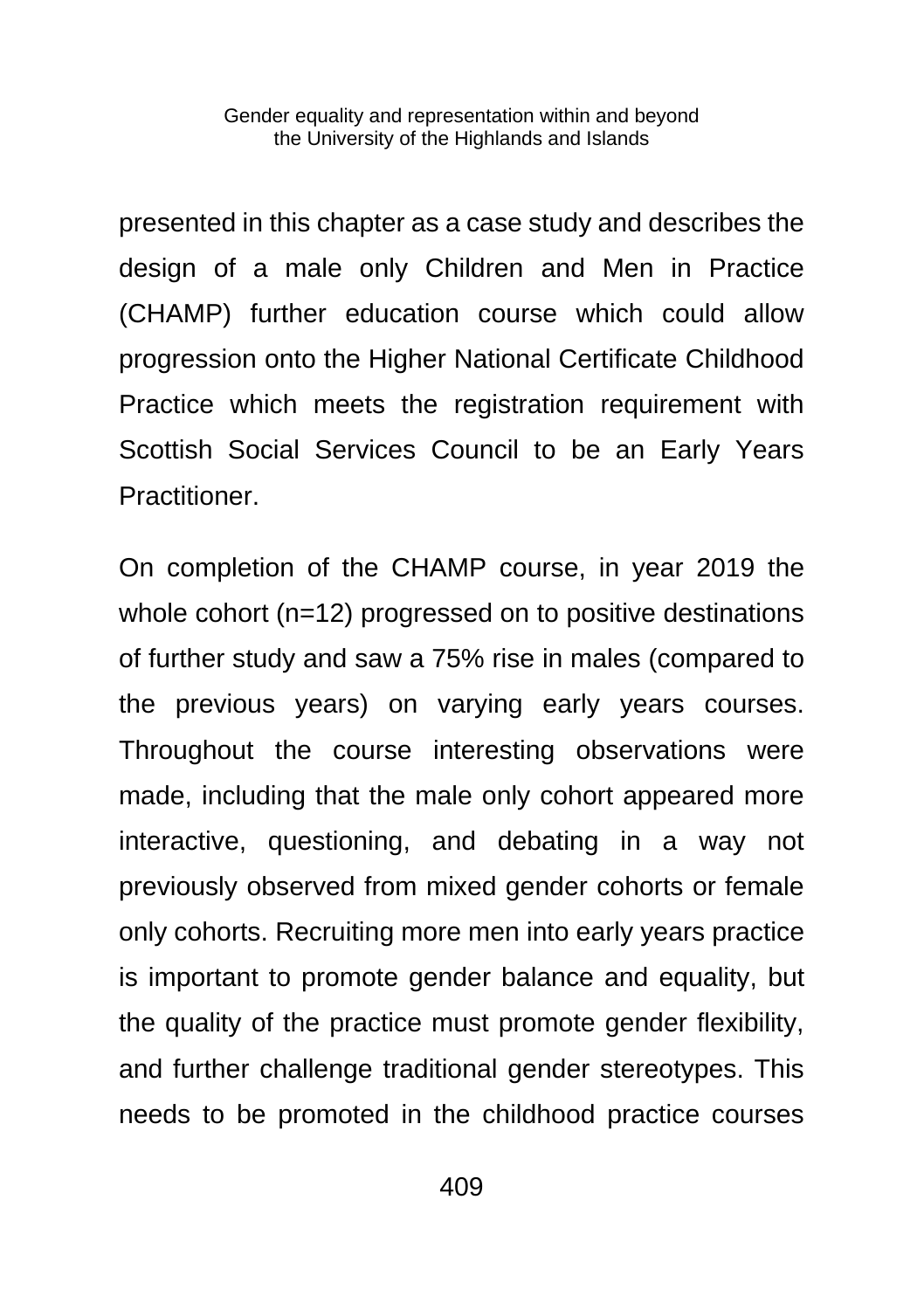provided to students and the Continuous Professional Development training made available to current practitioners.

Another initiative which UHI has just recently designed, is the 'Minority Men' project which has student champions helping to promote men into courses which are stereotypically associated with women. This will only be briefly described since it is in its early stages.

**Keywords:** Minority men, childcare, early years, CHAMP, gender flexibility, further education, higher education

# **How does supporting 'minority men' further women's equality?**

It may seem strange that Minority Men, feature in an e-book celebrating International Women's Day. However, increasing representation of men in counter-stereotypical disciplines can advance causes of feminism by destigmatising normative gender roles. A world which sees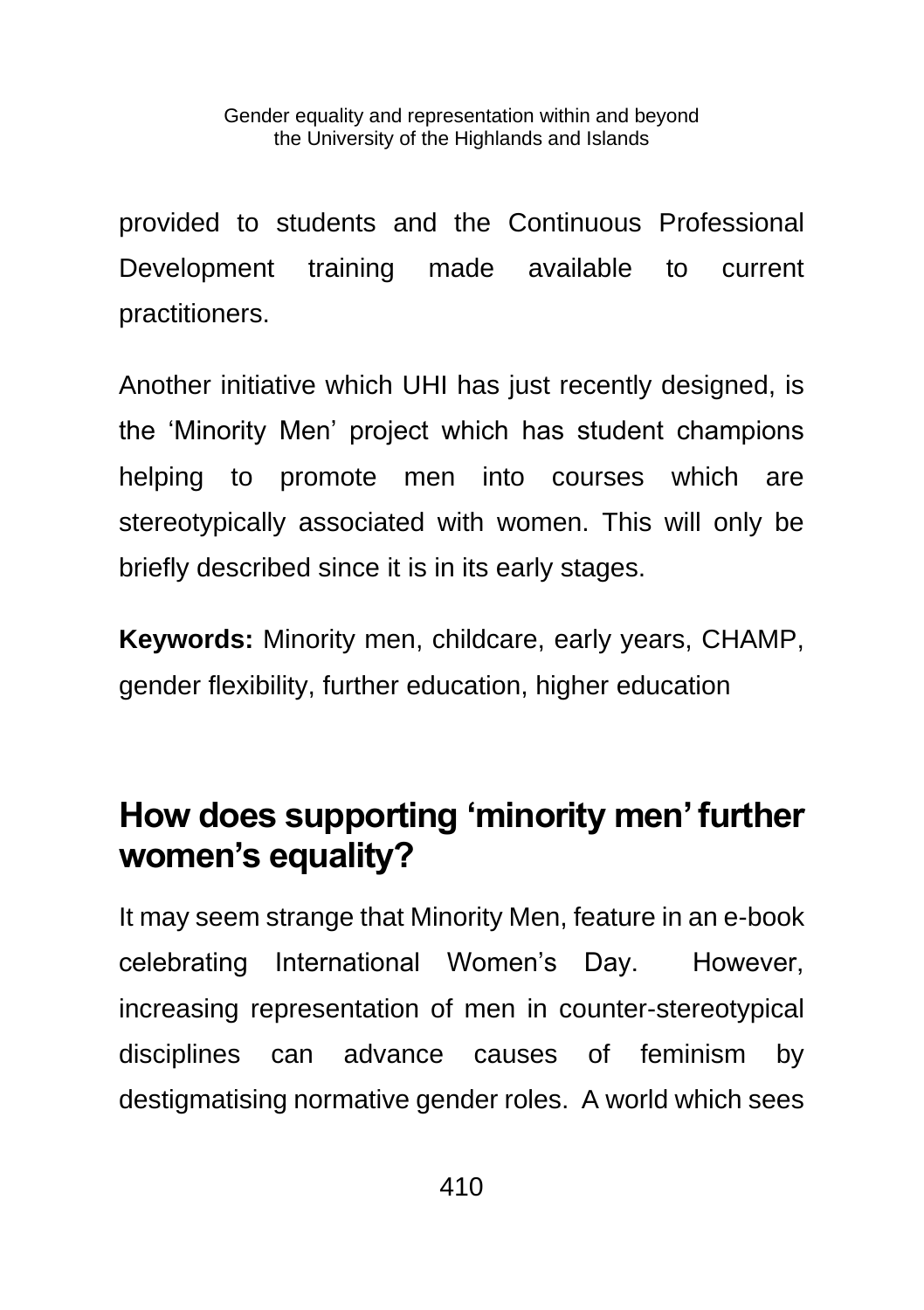nursing, childcare and teaching as 'women's work' is problematic, and as a public institution we have a duty to challenge such stereotypes where we can. To do so, visibility, and engagement with the student body and staff networks is essential, to ensure that the activities meet the needs of these groups and permeate all aspects of UHI's operations.

There appear to be two main barriers to improving gender balance in all areas of work: firstly, society's views and then secondly the pre-work education system from early years to senior phase. How does society value occupations which women usually dominate? Block et al. (2018) found that men are inclined to see healthcare, early education, and domestic roles (HEED) as less valued by society and not eligible for higher salaries, and that this is associated with having less focus on caring for others (communal values). Women account for 70% of the health and social care workforce and deliver care to around 5 billion people worldwide. Despite some progress, women remain largely segregated into lower-status and lower-paid jobs. The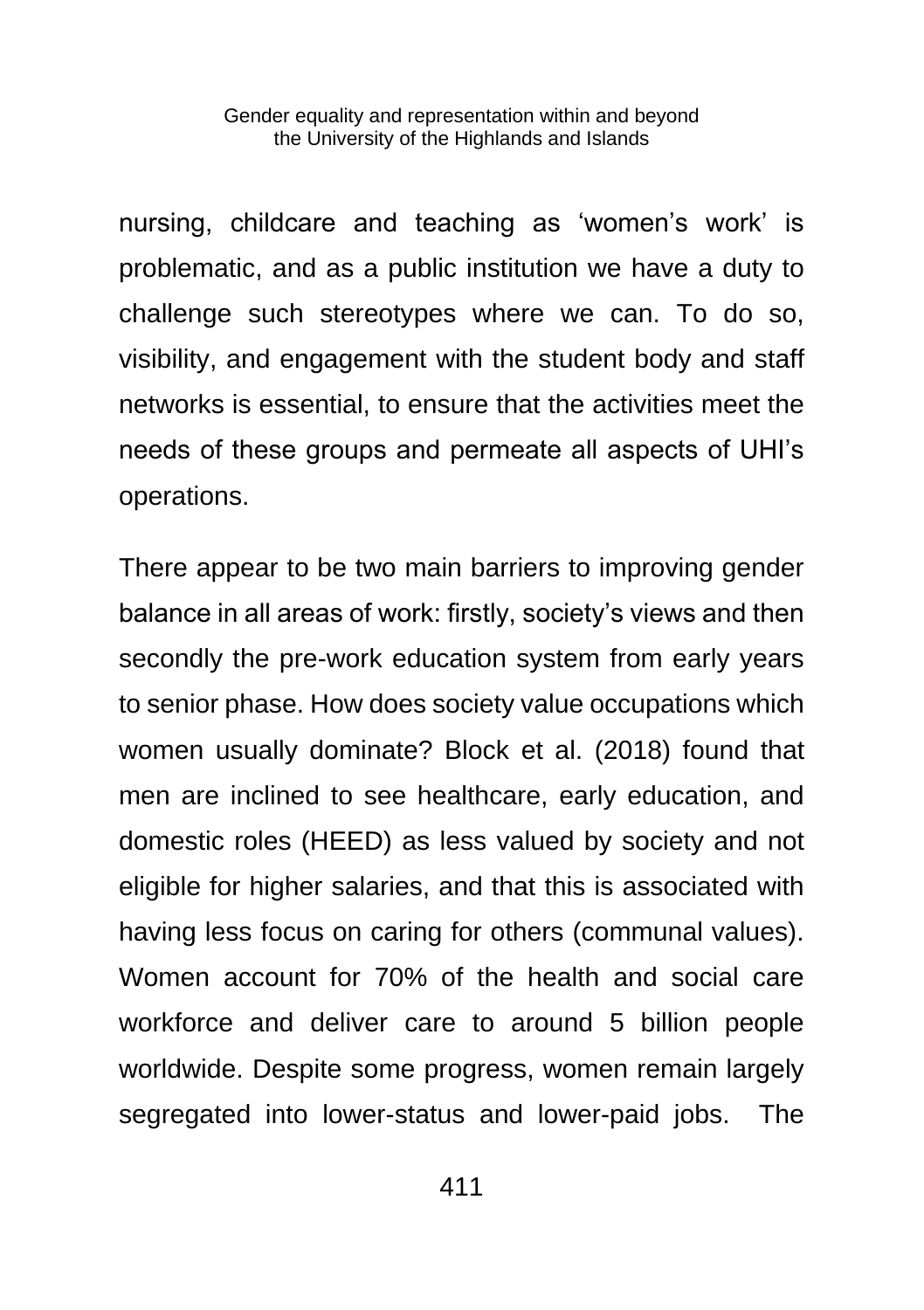World Health Organisation undertook a gender and equity analysis of the global health and social workforce (2019) and proposed that investing in the global health and social workforce could improve gender equality and empower many more women by enabling access to better education and income (WHO 2019).

Scottish Funding Council (SFC) introduced the Gender Action Plan for higher and further education institutions in 2016. Their ambition by 2030 was to ensure no more than 75% representation of one gender in any given subject. Currently the main subject areas showing male under representation include Child Care Services; Hairdressing; Beauty and Complementary Therapies; subjects allied to Medicine; Psychology; Social Studies; Nursing and Training Teachers. Many of these disciplines are in the UHI Applied Life Studies (ALS) Subject Network (SN), which is one of 6 academic departments in the university covering the Highlands and Islands and includes 9 colleges from Shetland to Perth. The ALS Gender Action Plan shows an average female student representation of 93%. Various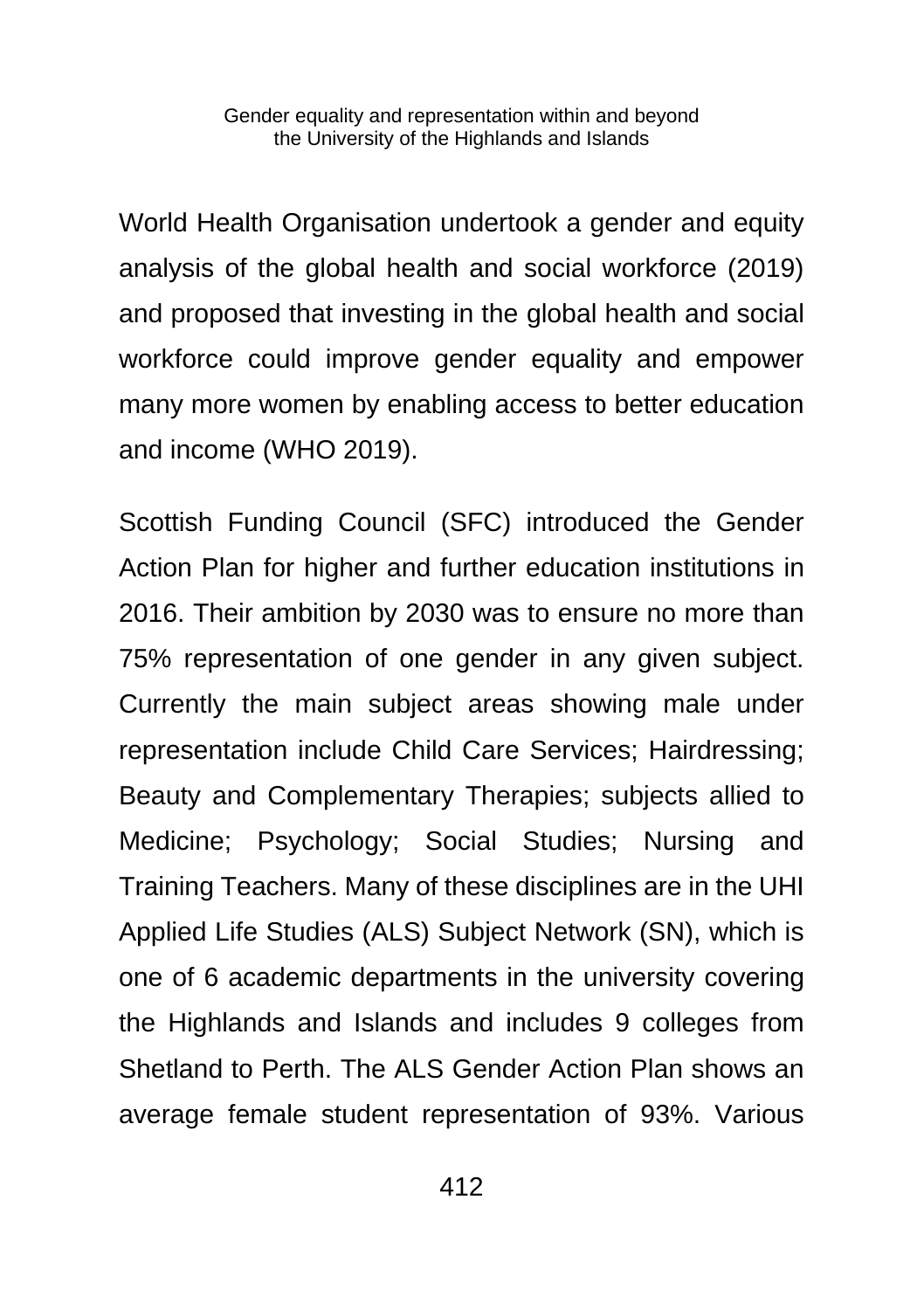initiatives have included the use of promotional material using counterstereotypes, for example, photos and videos on the UHI website, creating men only classes, as well as using male role models at open days and male Personal Academic Tutors.

## **Gender stereotypes in the early years**

Early Learning and Childcare (ELC) is a discipline in its own right and prepares practitioners in terms of employment and professional roles. The Early Learning and Childcare sector is one of the main aims for the Scottish Government to improve and develop, where they are striving for Scotland to be the best place to grow and learn. The care for children in Scotland is from Pre-Birth through to 18 years, however the workforce for this particular study was aimed at the Pre-Birth to 12 years age range and is largely dominated by a 97% female workforce (Scottish Funding Council, 2018). Although children arrive at Early Learning and Childcare settings with gender stereotypes already formed, more will be imprinted upon them while in these settings (Bennet et al. 2020). However, the importance of Early Learning and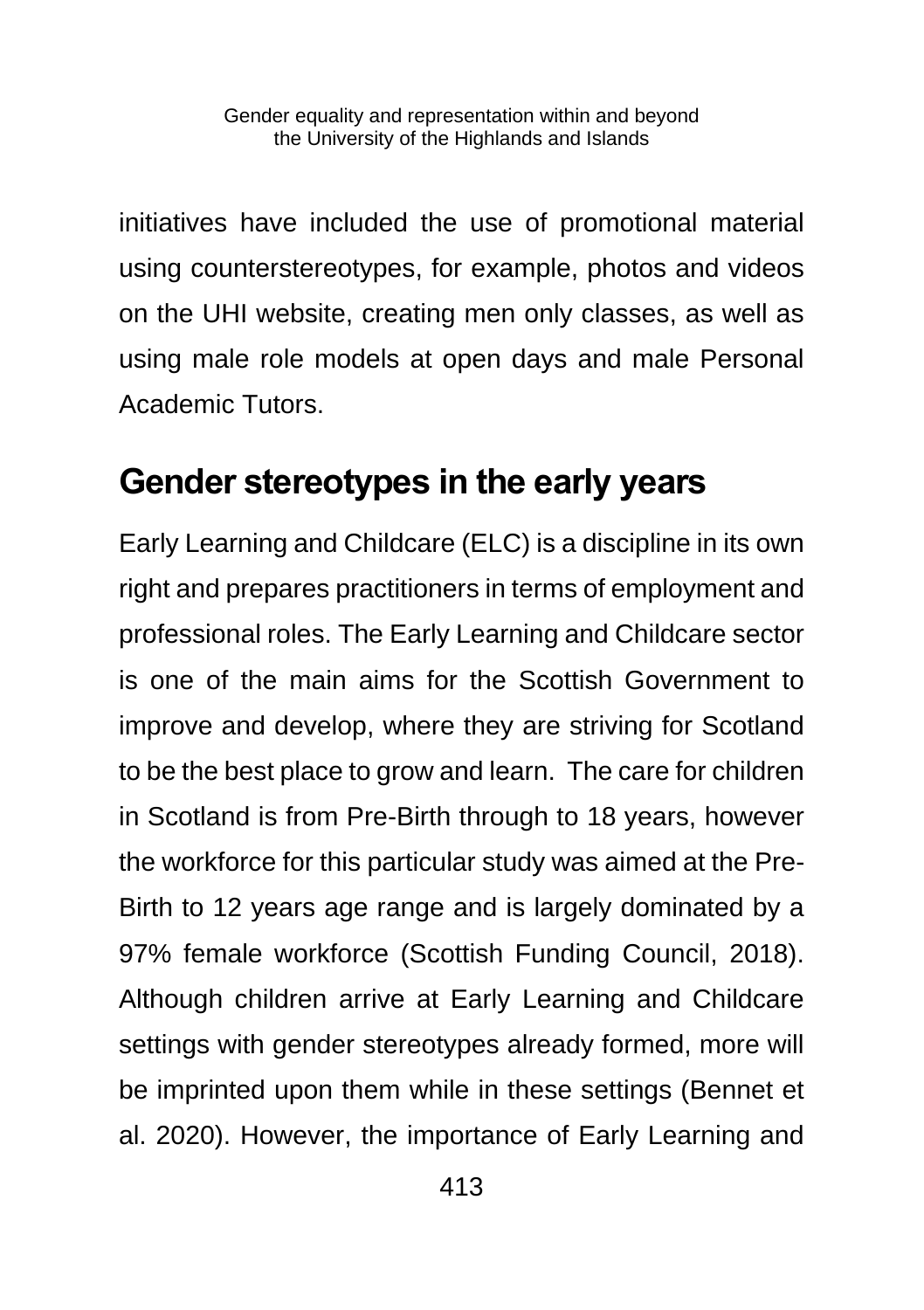Childcare was evident in Scotland in the publication of 'A Blueprint for 2020: The Expansion of Early Learning and Childcare in Scotland'. As well as increasing opportunities for more pre-school children to access free Early Learning and Childcare, the vision was also to recruit and retain highly qualified staff and to help improve gender balance across the sector, which in turn could help shift gender stereotypes. This included an aggressive marketing campaign using social media.

Children arrive at an ELC setting with gender stereotypes already formed. The advent of ultrasound scans seems to have brought the unintended consequence of bringing a gendered world to our children even sooner. In the 1970's, for example, a parent would not have known the sex of their child and in turn children were generally dressed according to age and not sex (Davis 2020). Now, in many cases, around 58% of parents choose to find out (Barnes 2013) the sex before birth. Children are surrounded by gendered colours, clothing, furniture, and toys from birth. Not only that, but the parent has also created a gendered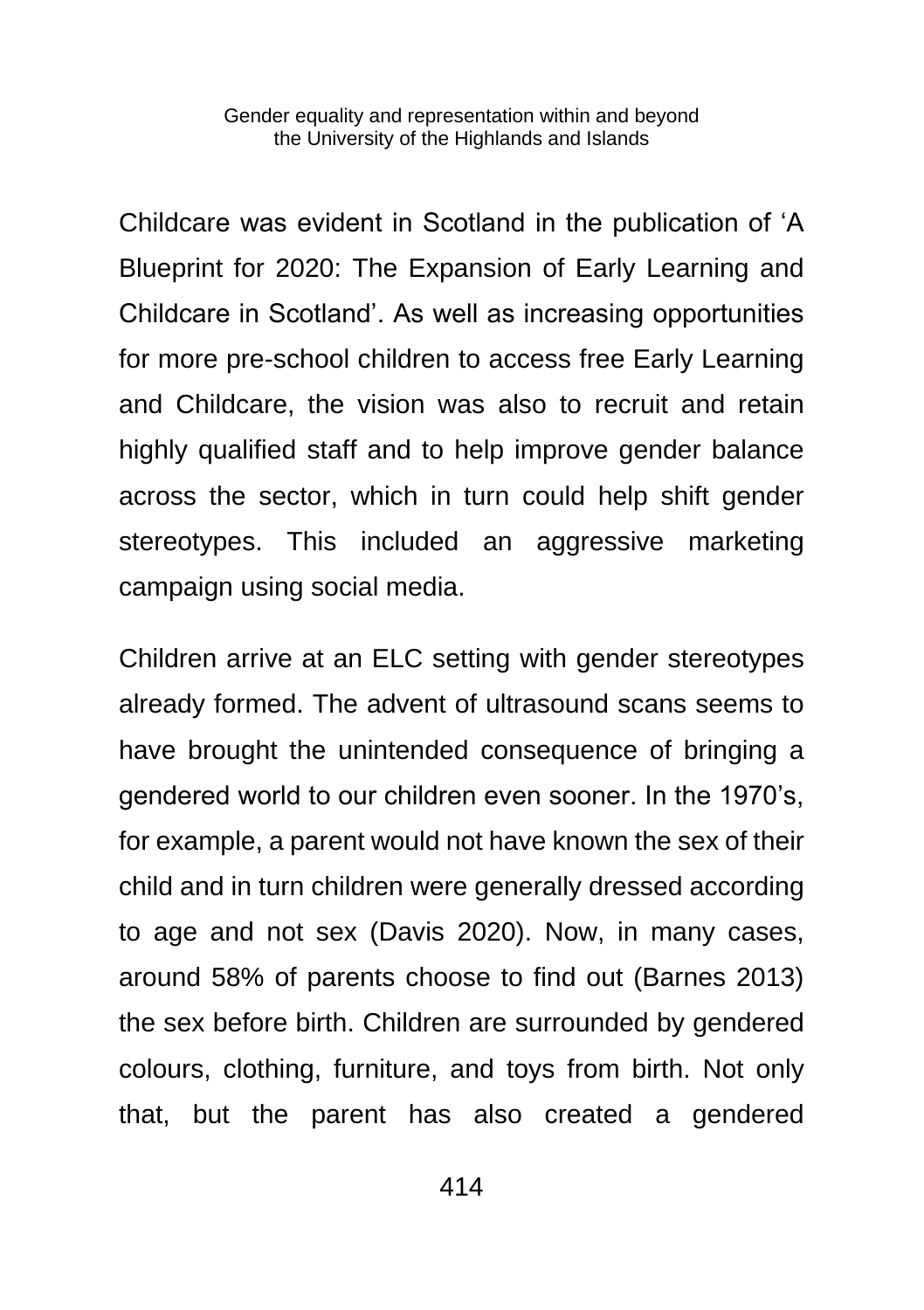relationship with the child (Barnes 2013). The recent trend in gender reveal parties is just one example of how the stereotyping process begins. This is at a time when a child makes the most neural connections, over a million a second between birth and 3 years old (Harvard University 2021). As Rippon (2019) suggests, the evidence that the male and female brains are different in these early years is barely apparent. It is the social world around the child that is gendered, therefore influencing boys and girls to replicate that difference. The fact that boys and girls are treated so differently in the early years has multiple consequences. Self-perception, career choices, exam results, mental health and relationships are all affected in some way.

The progress being made pushes back against a rising tide of gender stereotyping and gendered practice in education, family, and wider society. Although we currently live in what could be described as a more equal or fairer society than ever before, gender stereotyping continues to be pervasive. According to a recent study by the Fawcett Society, gender stereotyping can severely limit a child's potential and cause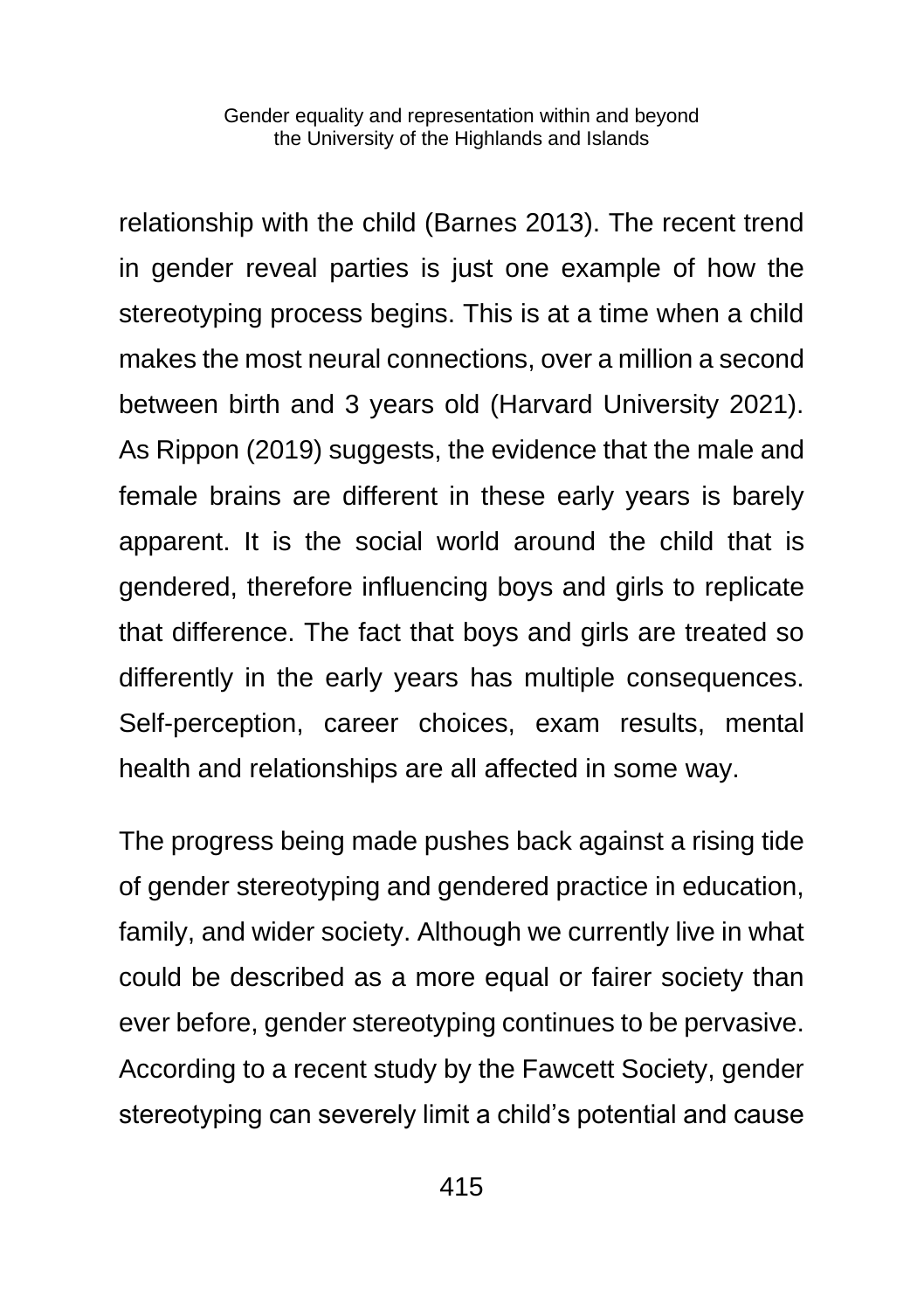lifelong harm, such as women having a negative impact on their own parents' skills and males viewing women in 'stereotypical' roles (The Fawcett Society 2020). You need only go into your local supermarket clothing section to see the pink and blue divide as well as the messages that are sent to our children about their capabilities based on gender. Some extreme examples being, 'I'm too pretty to do math' and 'Future Boss'. Over 70% of parents in the Fawcett Society study had observed similar differences in the way their children were treated based on gender.

It is whether this is recognised and if something can be done about this in these vital early years that is the question. The same study also concluded that almost half of the early years work force had not had any type of training in recognising and challenging stereotypes (The Fawcett Society 2020). Creating a more equal, flexible and appropriately trained early years workforce could go a long way in reversing the harm.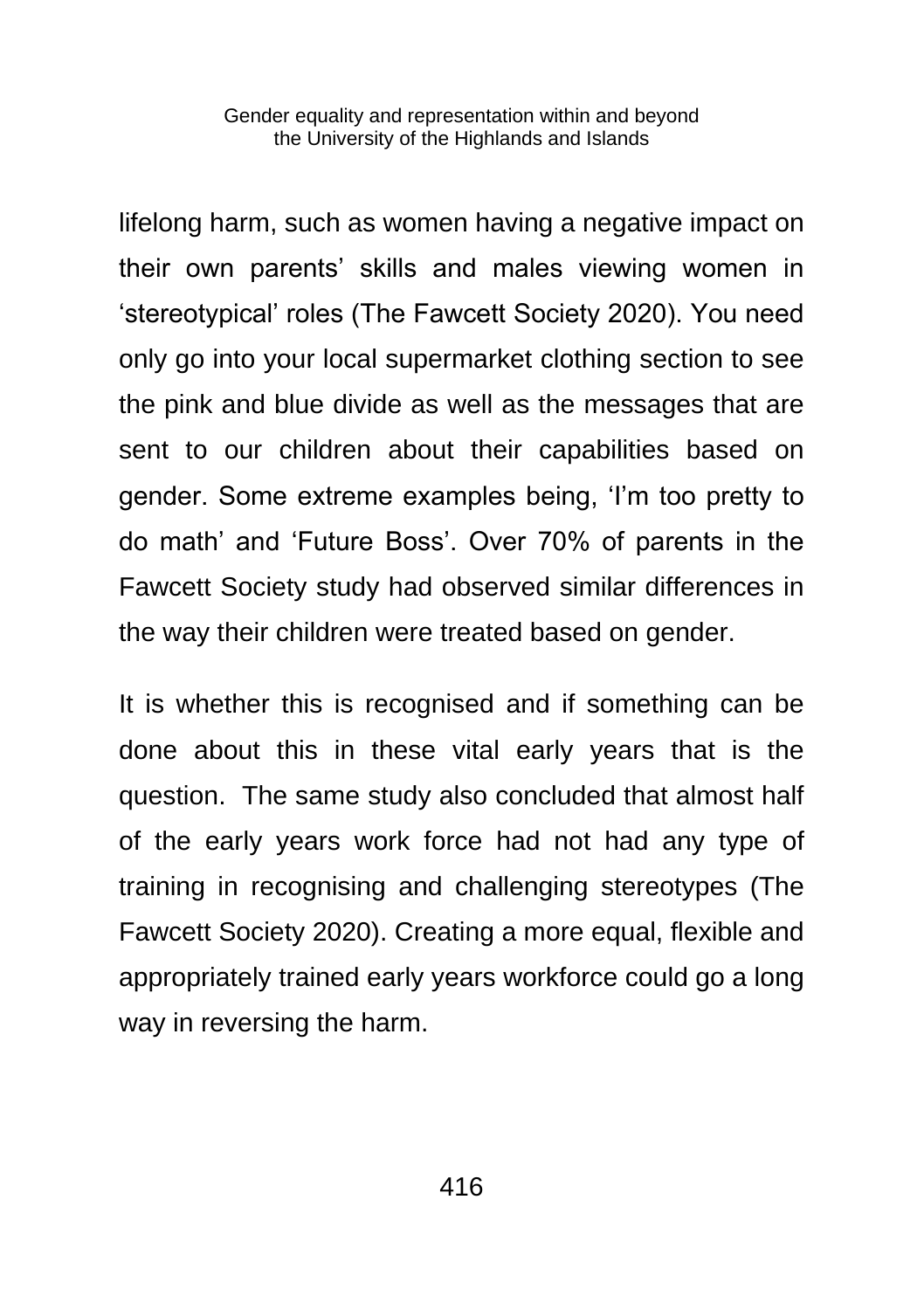Warin (2019) discusses the importance of having a gender balance in all sectors, however, notes it is imperative that we (academics) don't attract men into the workforce to take on the 'male roles' such as rough and tumble activities but to demonstrate a gender flexible society where all genders can undertake all roles. This is further explored by Spence and Clapton (2018) who discuss that although men and woman may be different in gender that everyone has complimentary qualities and talents. They go on to further explore the importance of having that positive male role model in a child's life to show a positive caring role in a child's early life.

Brody, et al (2021) noted the misconceptions from others when viewing the workforce can impact on male and females entering the profession, as the sector can be viewed as 'babysitters' and unprofessional. Xu, et al (2020) went on further to discuss the cultural differences of the male role that can be seen within Scotland society. They noted the importance of respecting the culture patterns and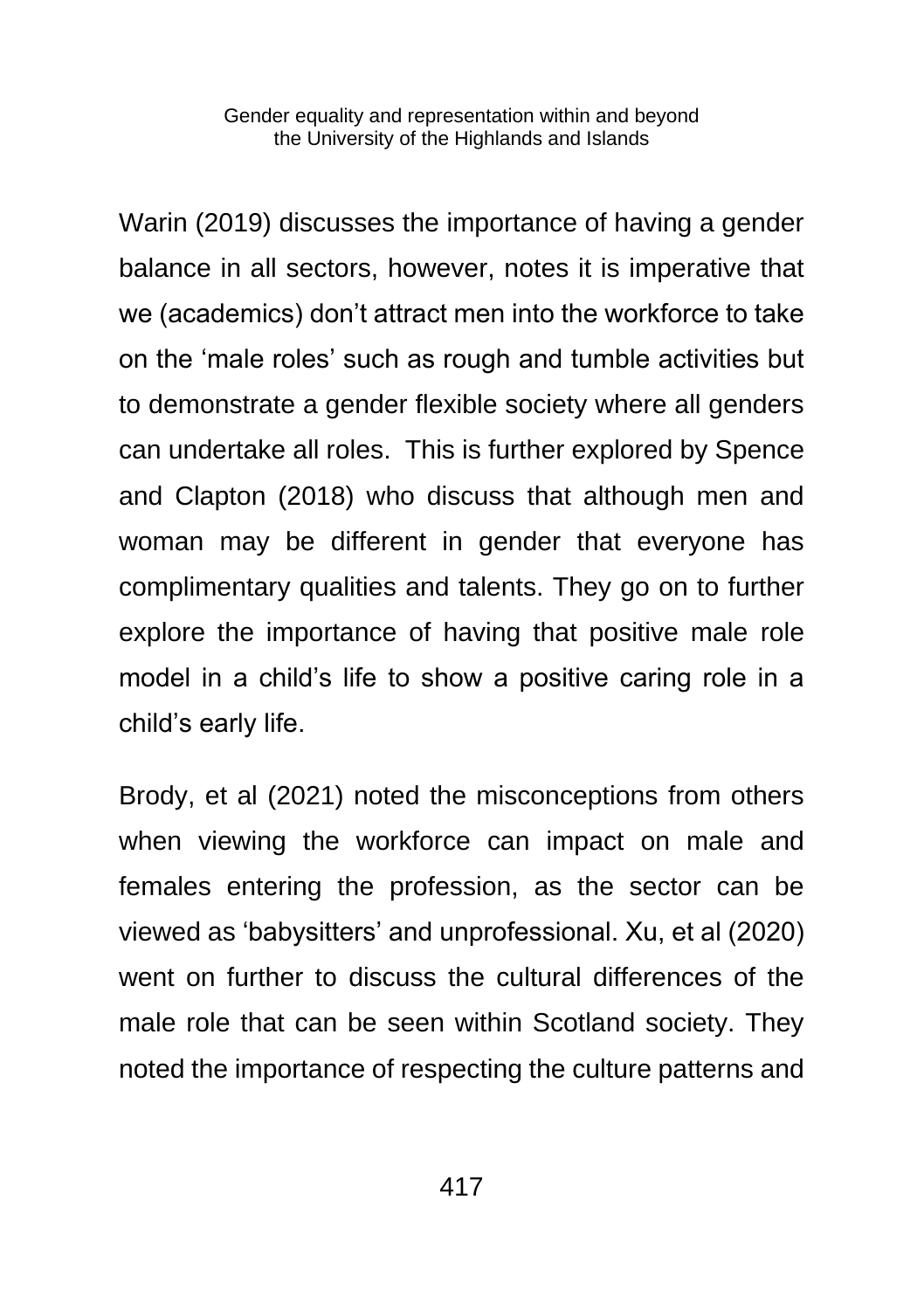to consider this when challenging that proposed gender sensitive changes within the workforce.

Undoubtedly, a period of great change in ELC in Scotland is being witnessed. The Scottish Government's implementation of 1140 hours of funded childcare in year will see children attending ELC settings for longer than ever before. How those children are exposed to gender, the experiences available to them and what they witness in terms of gender roles will play an important part in the trajectory of their lives, and the future Scottish workforce. It has been suggested that the earlier a child enters ELC the more chance that gender stereotypes are imprinted upon them, further limiting their potential (Bennet et al. 2020). Children can become more quickly inducted into same gender play as well as avoiding other gender play. Furthermore, if this is not challenged children can continue the cycle by policing non-stereotypical behaviour (Skočajić et al. 2020). Challenging gendered practice, however, appears to be problematic. Simply introducing more men into the early years workforces is only part of the answer.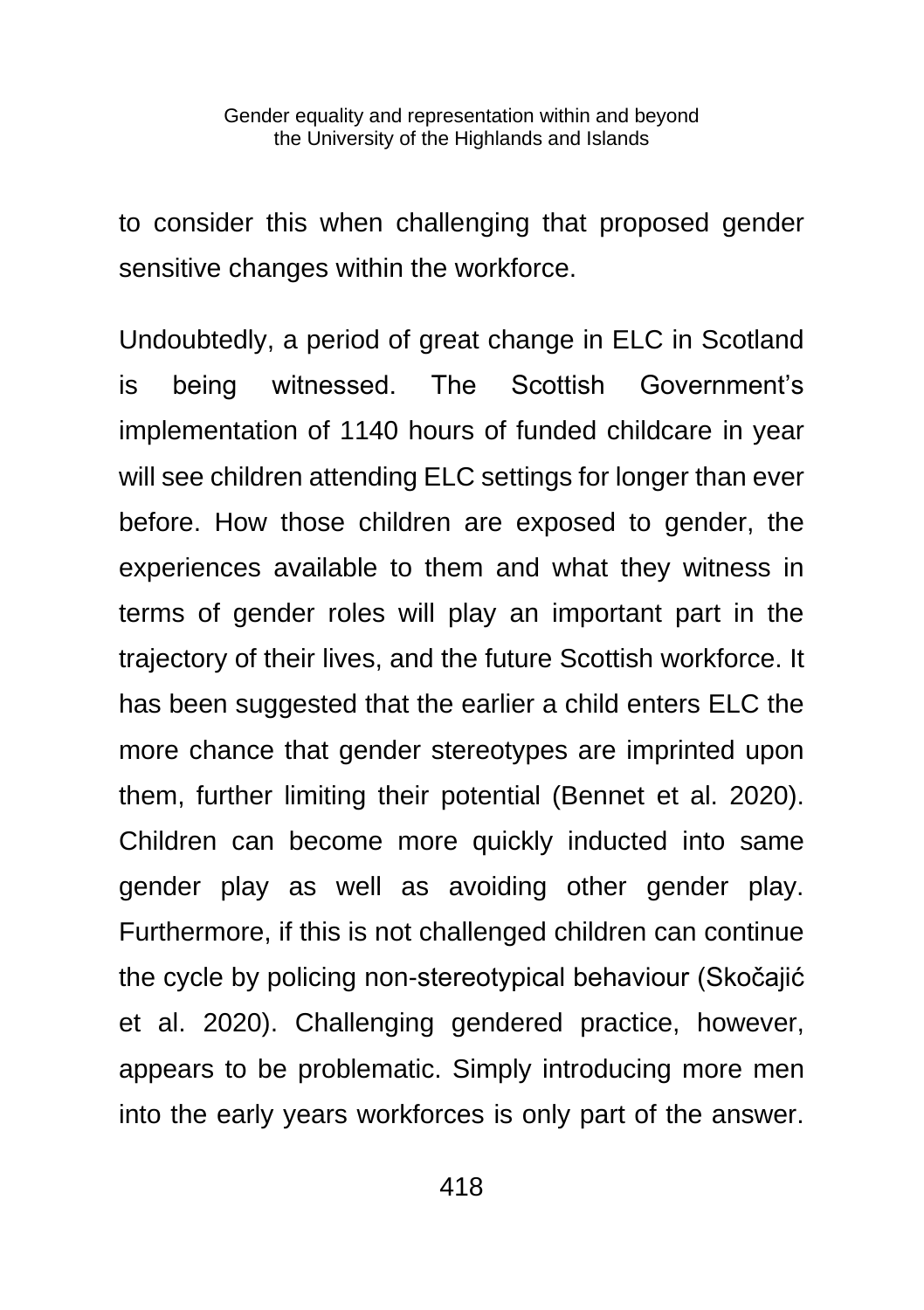Holland (2003) discovered that practices in ELC across England designed to promote gender equity, a zerotolerance approach to war, weapon and superhero play may have been entirely counterproductive, producing poor outcomes for both boys and girls. As the gender dominance in the workforce is addressed, it appears that the dominance of gendered practice also needs addressed.

The rise in children attending ELC settings is coupled with another development in Scotland, the incorporation of the United Nations Convention on the rights of the Child (UNCRC) into Scottish law. Equality of opportunity for all is at the heart of this document, yet our gendered approach to the early years does not produce equality of opportunity. It limits the outcomes available to our children, causing long term harm to both boys and girls. Could what has become the norm become unlawful? Addressing the gender dominance in the ELC sector is, therefore, a crucial element in producing better outcomes and opportunities for our children.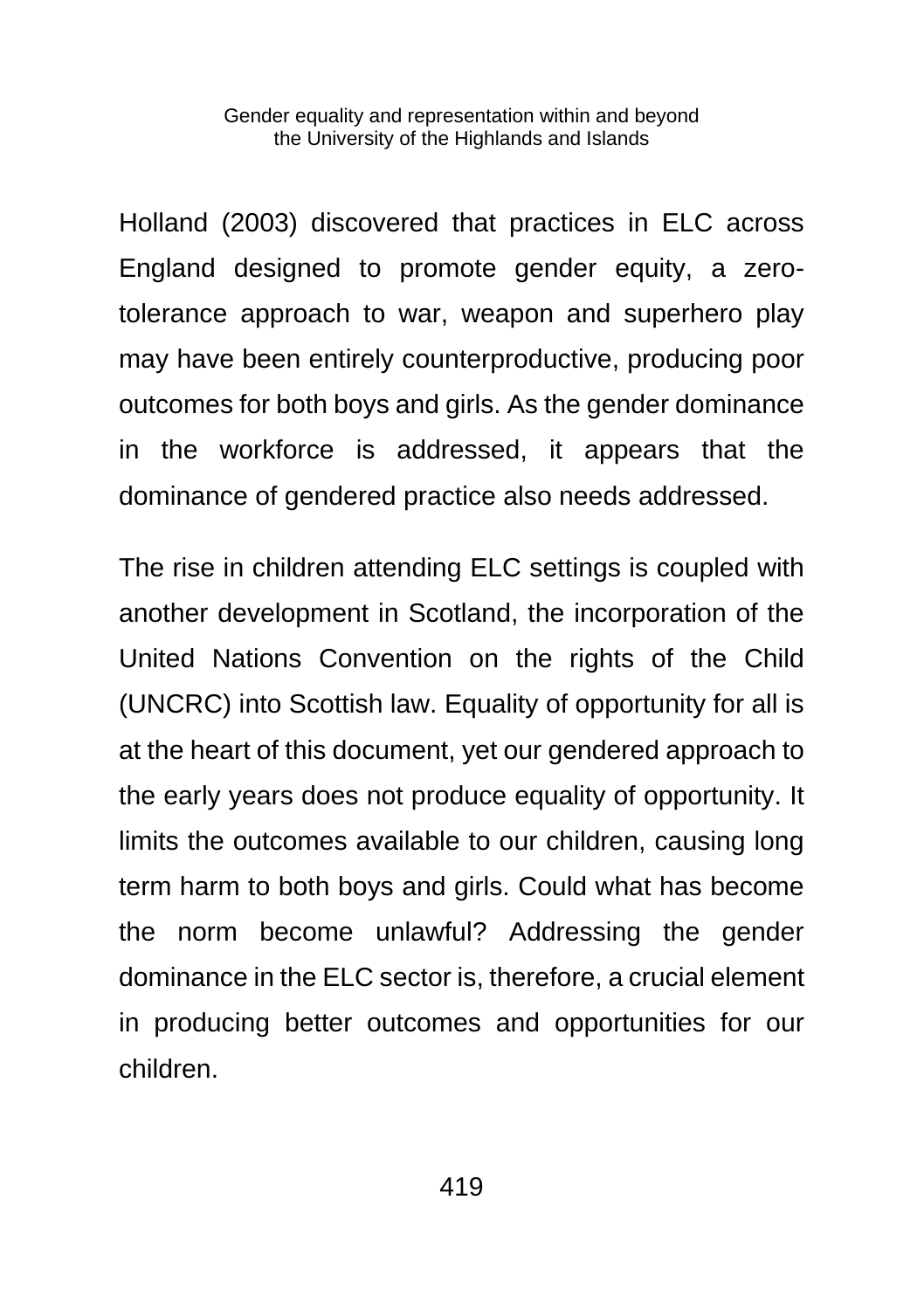As a result of the imbalance in gender across varying sectors of the workforce in Scotland, The Scottish Funding Council (SFC) developed the Gender Action Plan (Scottish Funding Council 2016) to address gender imbalance across subject levels at Universities and Colleges. The Men in Early Years Challenge fund was initiated to combat imbalance within the early years' workforce. The main aim of the fund was to combat the imbalance of men applying for and completing childcare courses, and for colleges to look at new and innovative ways of challenging this throughout Scotland (Scottish Funding Council 2018).

The fund based this on results of the European Commission's data (2014), which found only 2% of the early years workforce in the United Kingdom were men (Scottish Funding Council 2018). Further data of British statistics in 2019 noted although there was an imbalance of gender in the teaching workforce (94% female to 6% male); this was fewer in the ELC workforce which consisted of 96% female to only 4% male. Although this data demonstrates a rise in the percentage of males, there is still a large imbalance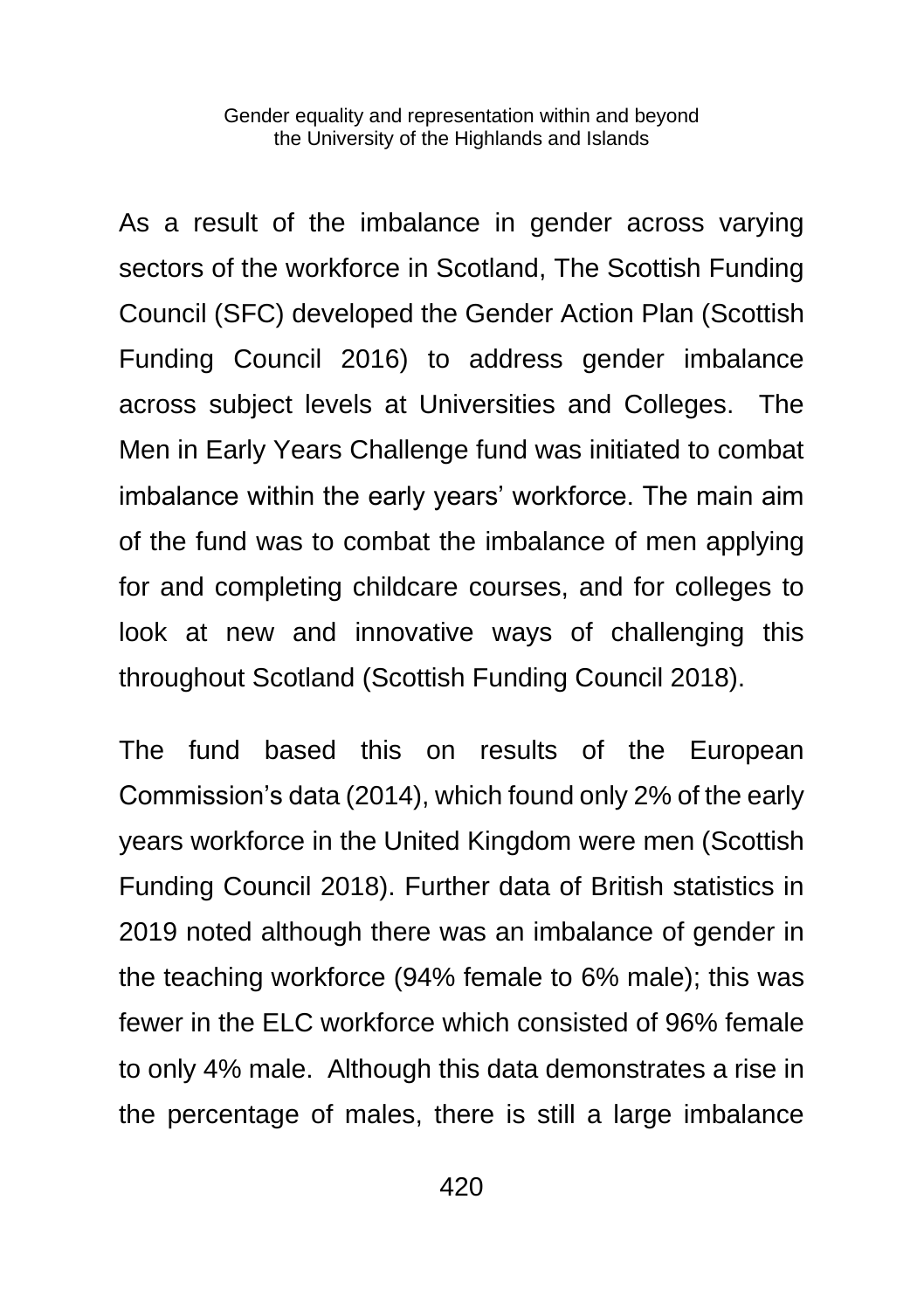across the sector which needs to continually be addressed and the reasons for this to be examined.

# **Case study: gender dominance in childhood practice**

The case study: *Gender Dominance in Childhood Practice* aims to explore why early years and childhood practice is largely dominated by a 97% female workforce (Scottish Funding Council, 2018). Despite positive promotion to encourage women into STEM subjects, the progress in attracting men into early years practice is slower paced. Denmark currently has much higher numbers of men working in the early years (Scottish Funding Council, 2018). Much of this practice is focused on outdoor play and learning which may explain the above average percentage of men working in ELC compared to the UK. If equality and diversity in early learning and childcare are valued, then the flexibility of practitioners' skills and qualities rather than the division of practice due to persistent stereotypical gender roles and attitudes should be focused on.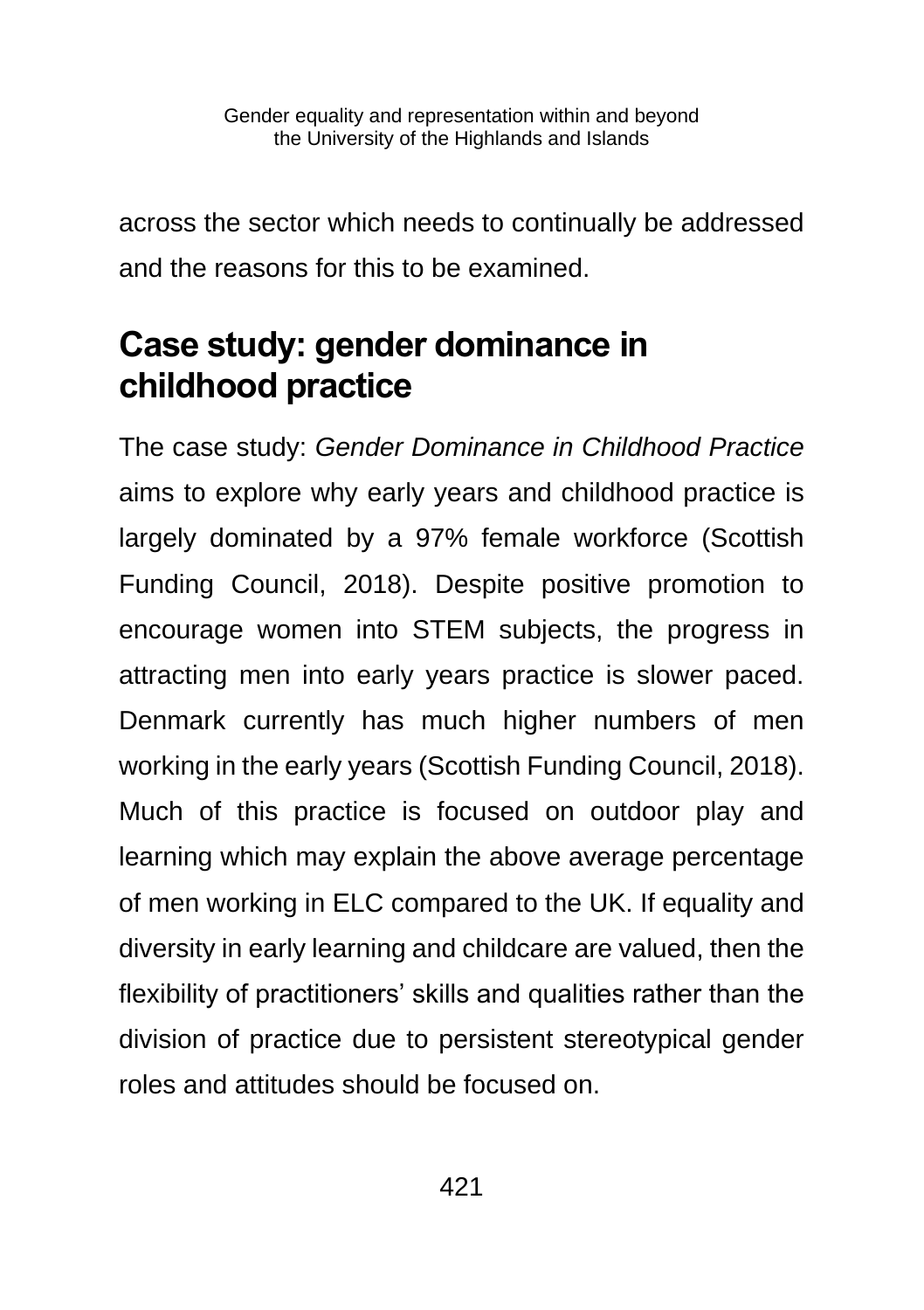The case study highlights the action taken by the University of Highlands and Islands (UHI) to promote men in childhood practice, through the delivery of a men-only, Children and Men in Practice (CHAMP) course, and will outline some of the considerations in initial planning of the programme, interesting observations and findings relating to the progression of male students to further study in childhood practice within UHI.

The case study also discusses the impact of gender dominance and resulting traditional stereotypes on children and young people, and the Early Learning and Childcare (ELC) workforce. It will provide an insight into how UHI will continue to further promote gender balance and flexibility in early years, through the suite of Childhood Practice courses which are provided by UHI academic partners.

## **How is gender dominance being addressed at UHI?**

The University of the Highlands and Islands (UHI) undertook a small-scale primary research project to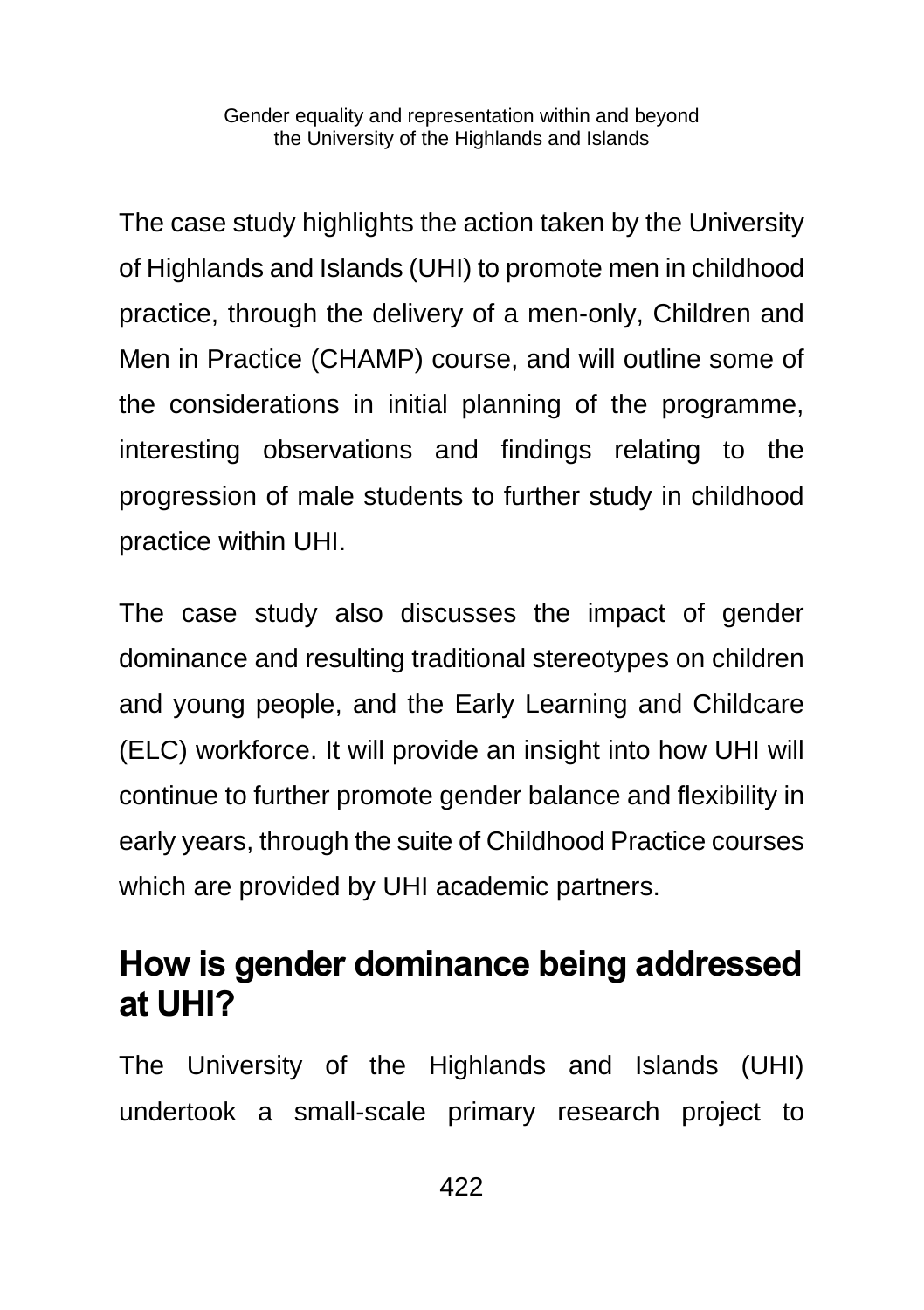consider how they could develop a programme to encourage men into the childcare sector. The project was undertaken towards the end of 2018. The initial data was collected through survey methodology. The survey was carried out during varying open days within UHI, where males from a range of ages were asked for their thoughts on males working within the ELC sector and was this something that interested them. The questions aimed to gather qualitative information to gain insight to the opinions of a variety of males and how the CHAMP programme could be taken forward. The analysis of the data found key aspects deterring men from joining the sector. Some factors included '*intimidation of joining a female dominated workforce,*' '*fear of ridicule from family and friends'* and other negative connotations associated with men in childcare. Bartlett (2015) similarly identified factors that may explain low participation by men in fields related to early years and childhood practice. These factors included concerns over negative attitudes by parents/carers, colleagues, and peers; a lack of information about careers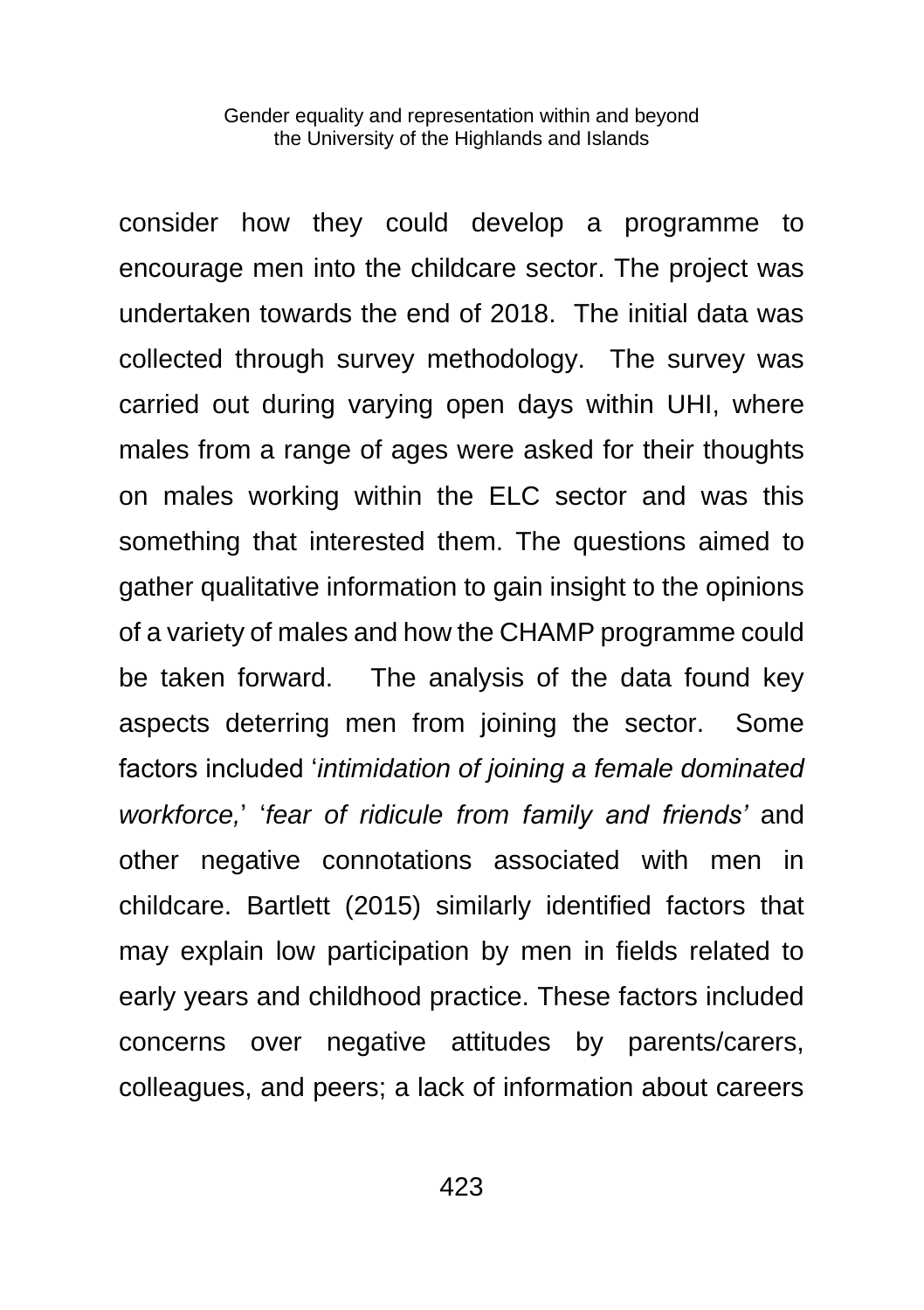in childcare and few training courses marketed to attract men into the sector.

As a university, staff at Inverness College UHI considered how some of these stigmas and concerns could start to be addressed and it was decided to design a male only Children and Men in Practice (CHAMP) course. The aim of the CHAMP course was to attract male applicants, marketed to a wide age-range, for those interested in a second career and/or a career change. A balanced workforce that is diverse in age as well as gender would benefit children and young people (Bartlett 2015). The delivery model followed a series of twilight sessions to cater for applicants that were in current employment with the aim of emphasising transferrable skills (Bartlett 2015).

Much thought took place prior to delivering the CHAMP course on whether a men-only course would further promote division based on gender. However, it was agreed that this would provide the support required for men as a minority group, considering a career-change. Research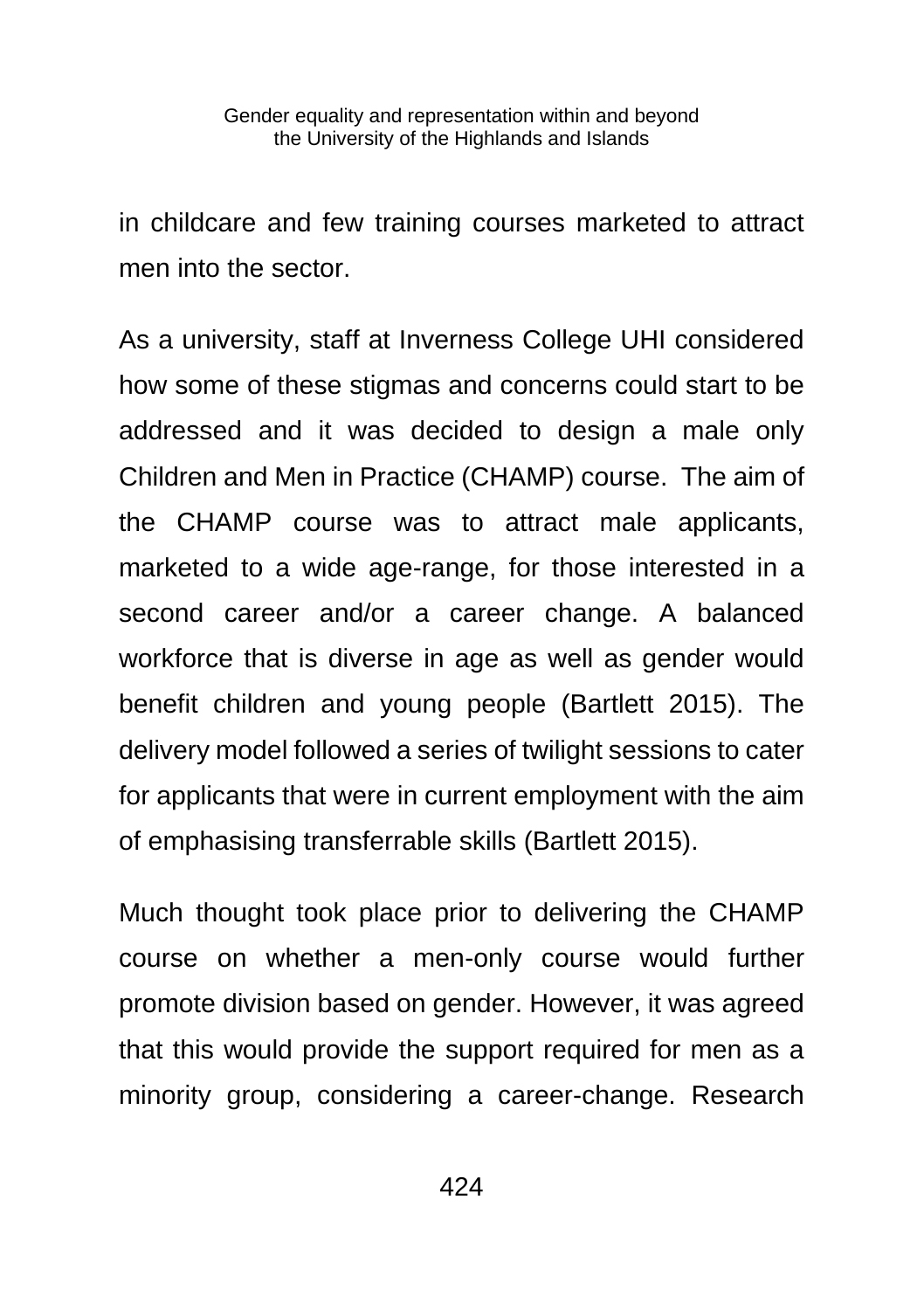carried out by Del Pinal, et al, in 2017, found that to progress in a non-gender stereotypical role, the nondominant often feel they have to work harder to prove their abilities within the sector. Therefore, it was felt that having a male specific introductory class would allow confidence within a female dominated sector to be built. This approach was also supported by Burn (2016) who set up a male-only support group for BA Primary Teaching students as a minority group and, EECERA that further promoted the importance of single-sex groups co-existing alongside mixed-sex groups for training on gender sensitivity (cited by Warin 2019).

Furthermore, Brody, et al. (2021), noted it is imperative to have gender sensitive approaches to encourage men into the workforce to develop their understanding of the role. It was felt that through having a men only class this would allow for the flexibility and sensitivity without the fear of judgement or having to try and prove their abilities within the workforce. However, it was important to be mindful of how this was being delivered as, at the time, the lecturing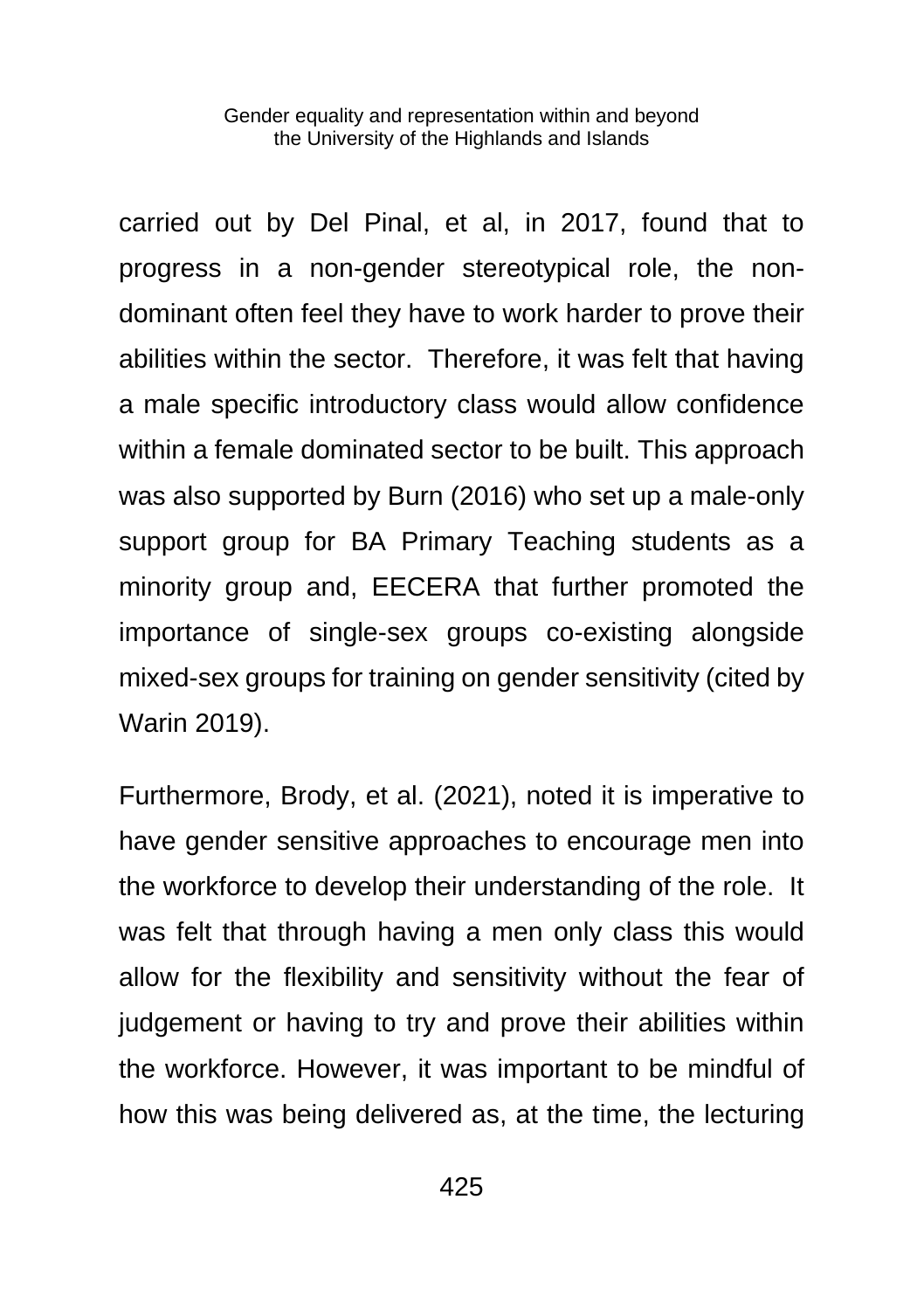team were female dominant. Del Pinal et al. (2017), note how academics often unconsciously deliver with gender bias in gender dominated sectors and a thoughtful pedagogical approach had to be considered by all.

Being a minority group in a female-dominated field it was important to provide a safe learning environment for male students keen to move into childhood practice. By providing a men-only course a 'critical mass' would be created, which may reduce the sense of identity threat experienced by minority groups, making participants feel more accepted. This sense of belonging would prepare them for taking the next step in enrolling onto a Childhood Practice course which is traditionally female dominated.

The next step was to market the course. Having secured over £20,000 the SFC, the Men in Early Years Challenge Fund was made available for the delivery of the CHAMP programme across the UHI network, with the university's marketing team moving into action to promote this across Scotland. It should be noted that the geographical spread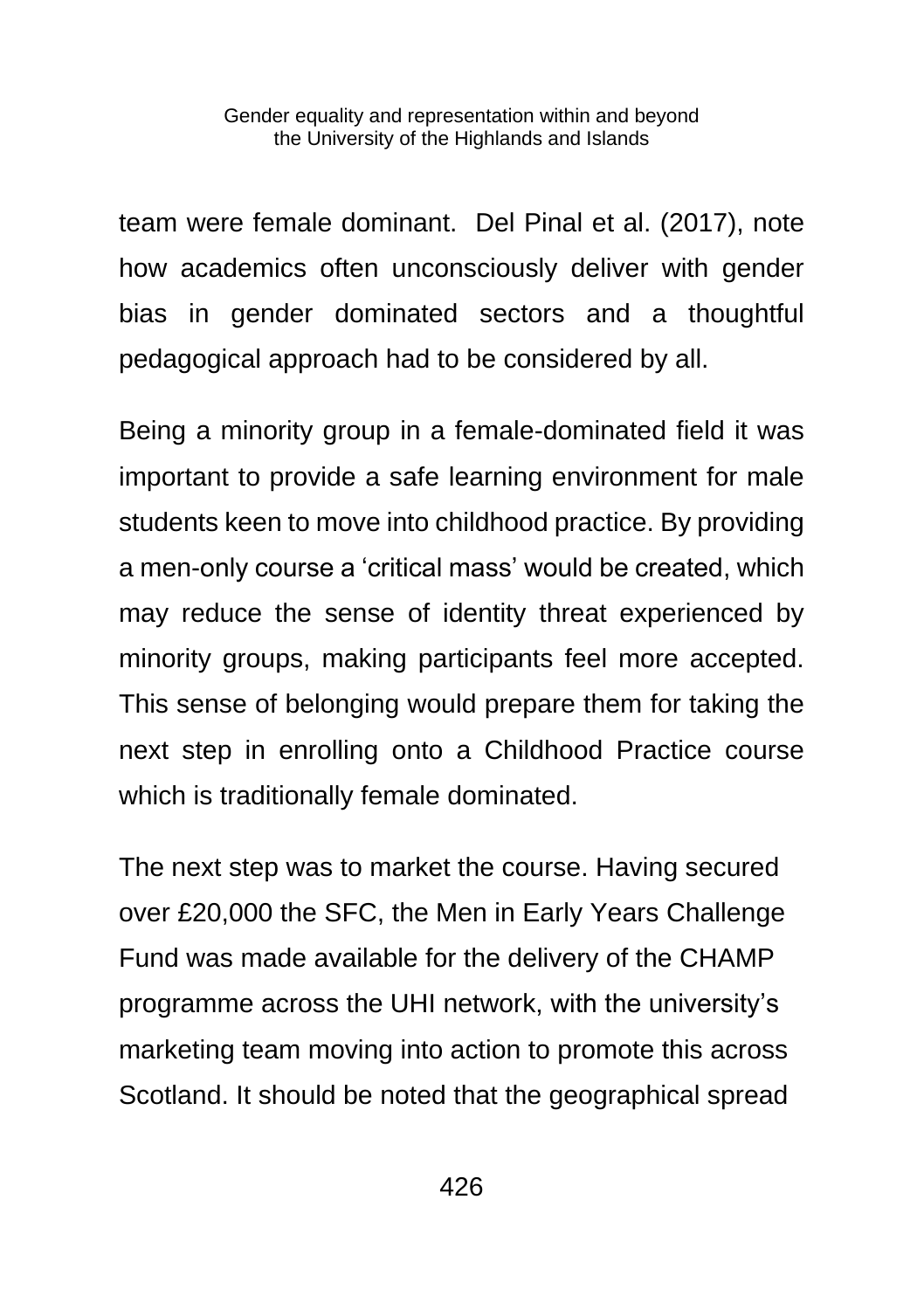of the 14 partner colleges which sit within the UHI was instrumental in the securing of funding from the Scottish Funding Council, as all the most remote and rural areas have access to a campus to support their learning. However, the biggest concentration of applicants was in one of the largest conurbations, with several single figure applications across the rest of the college network. The staff experience in delivering remotely became critical to ensure equality of access for all, and virtual classes were used in support of a blended learning approach.

The promotion of the course initially started in local newspapers, which was felt as the most appropriate and had the widest distribution in the Highlands and Islands area. This led to approaches from BBC Radio Scotland, and a live piece on Good Morning Scotland in January 2019. In the interview there was also discussion with a male early years' worker from Edinburgh who shared his positive experience in becoming qualified. Shortly after that, there were follow up sessions with BBC Scotland and Talk Radio in London. These were valuable experiences for the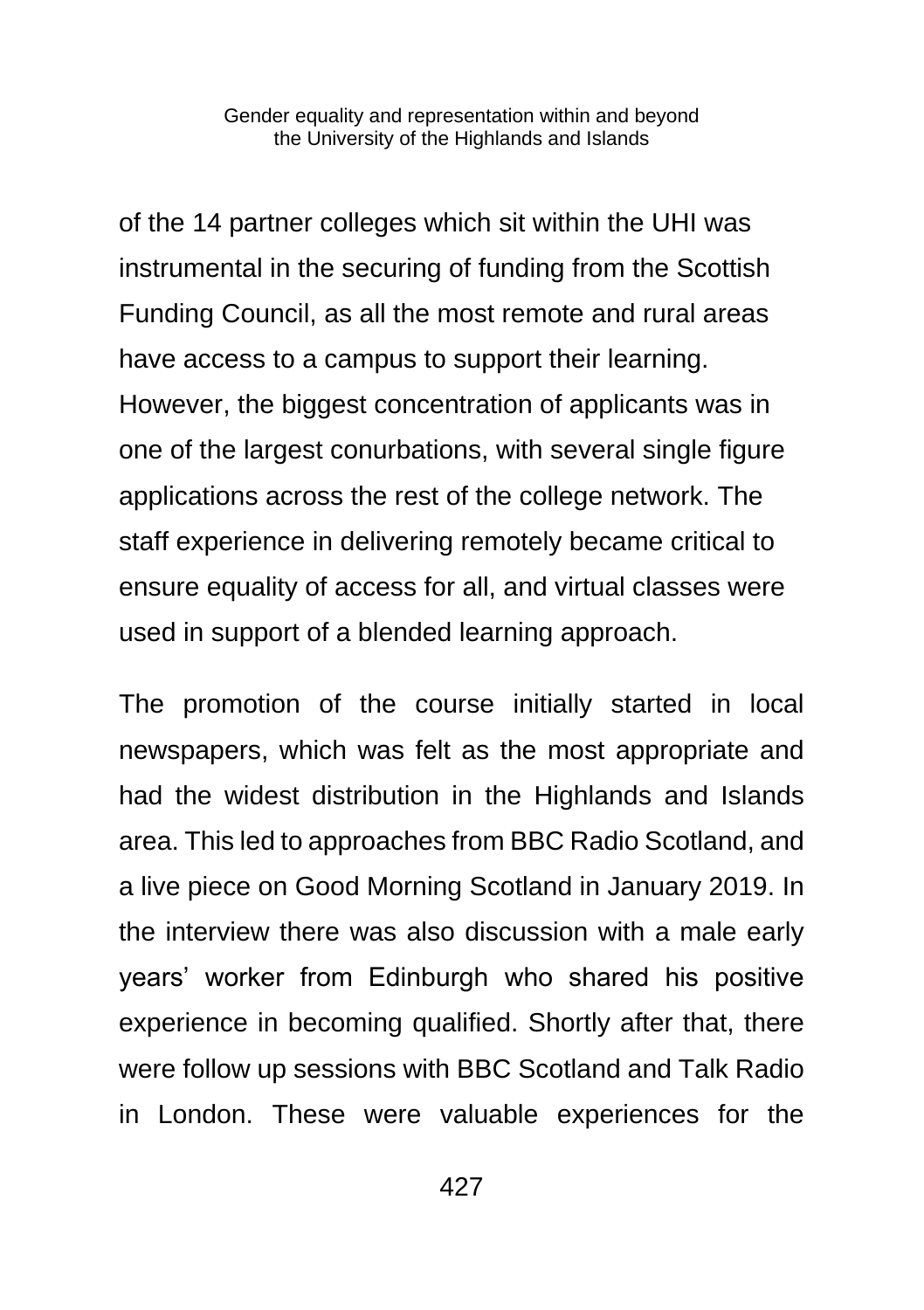promotion, but were, in retrospect, simply promoting what was being delivered, and did not start to dig enough into why we needed to deliver it all. There were some useful discussion topics that could have been further explored, for example that only men will provide 'rough and tumble play', identified as something that 'boys need' to do. That was alongside the comment that women provide the gentler, nurturing development required. It needs to be noted that these comments were from women, tapping into men's assumptions, so perhaps future questions should be redirected on barriers towards women.

Recruitment of 12 males for the first cohort, although low in number, was a 100% increase from usual enquiries. A gender diverse delivery model of the CHAMP course was supported, whereby the male-only group were able to participate in joint-sessions alongside the femaledominated Higher National Certificate in Childhood Practice group. This was a group of students undertaking the relevant qualification to work at practitioner level within the ELC sector. One of the joint sessions was based on training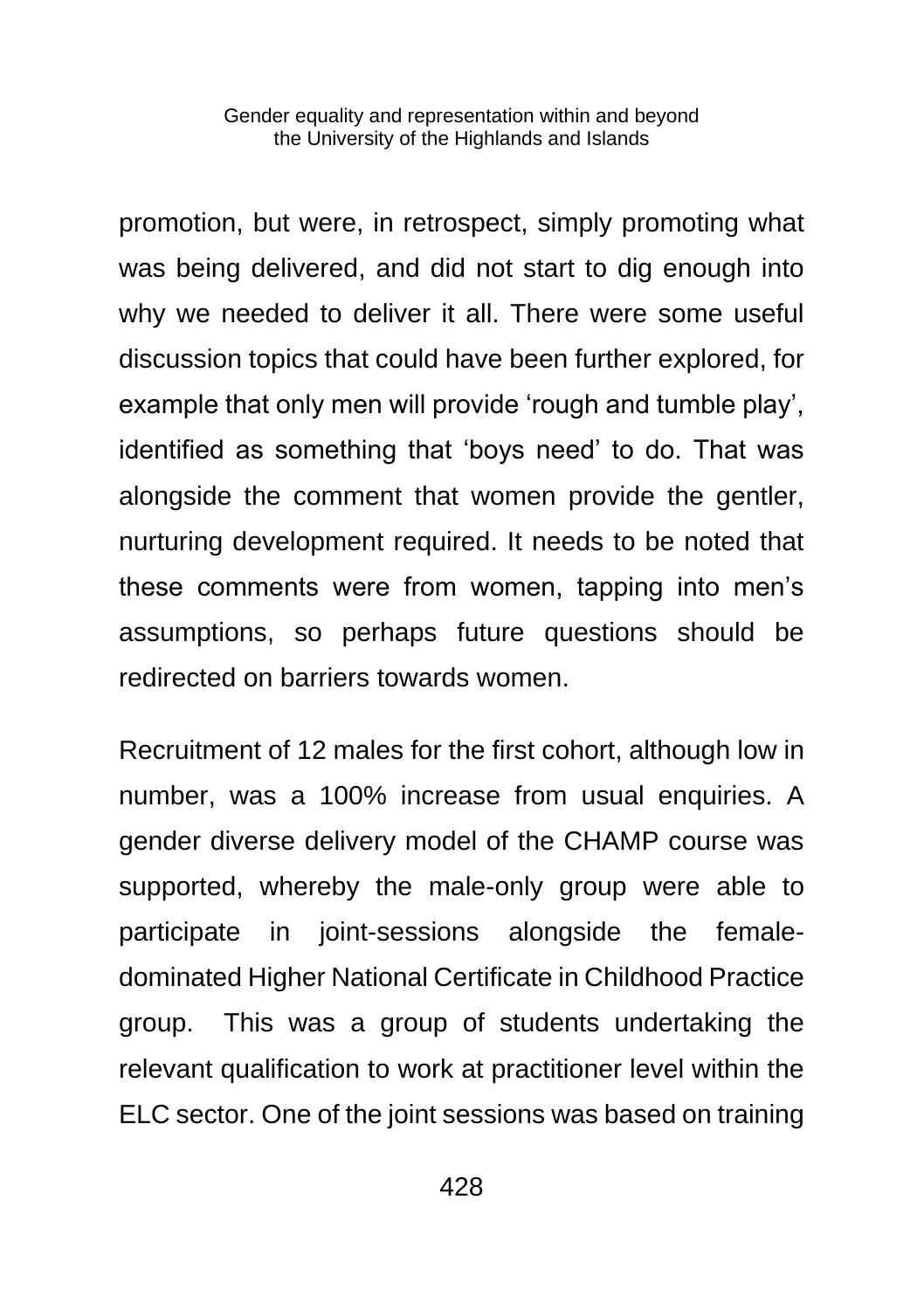for STEM subjects within the ELC sector. This led to valuable discussion on gender roles, which initially was observed to reinforce gender differences however, this gave tutors ample opportunity to raise awareness of gender sensitivity and to discourage re-gendering attitudes with students.

In the attempt to promote gender balance of male and female practitioners in the early years' workforce, we need to ensure that heteronormative assumptions on skills and qualities are not reinforced through a gendered division in practice. Tembo (2021) explains that we need to move beyond the complementary gendered approach to meeting children's needs. Early years practice requires a versatility of skills and qualities, regardless of male or female. However, research has shown that limiting gender stereotypical attitudes can still exist in both male and female practitioners, even in early years settings with an above average representation of men in practice (Warin 2019). This emphasises the requirement of specific gendersensitive training to counteract gender-blindness and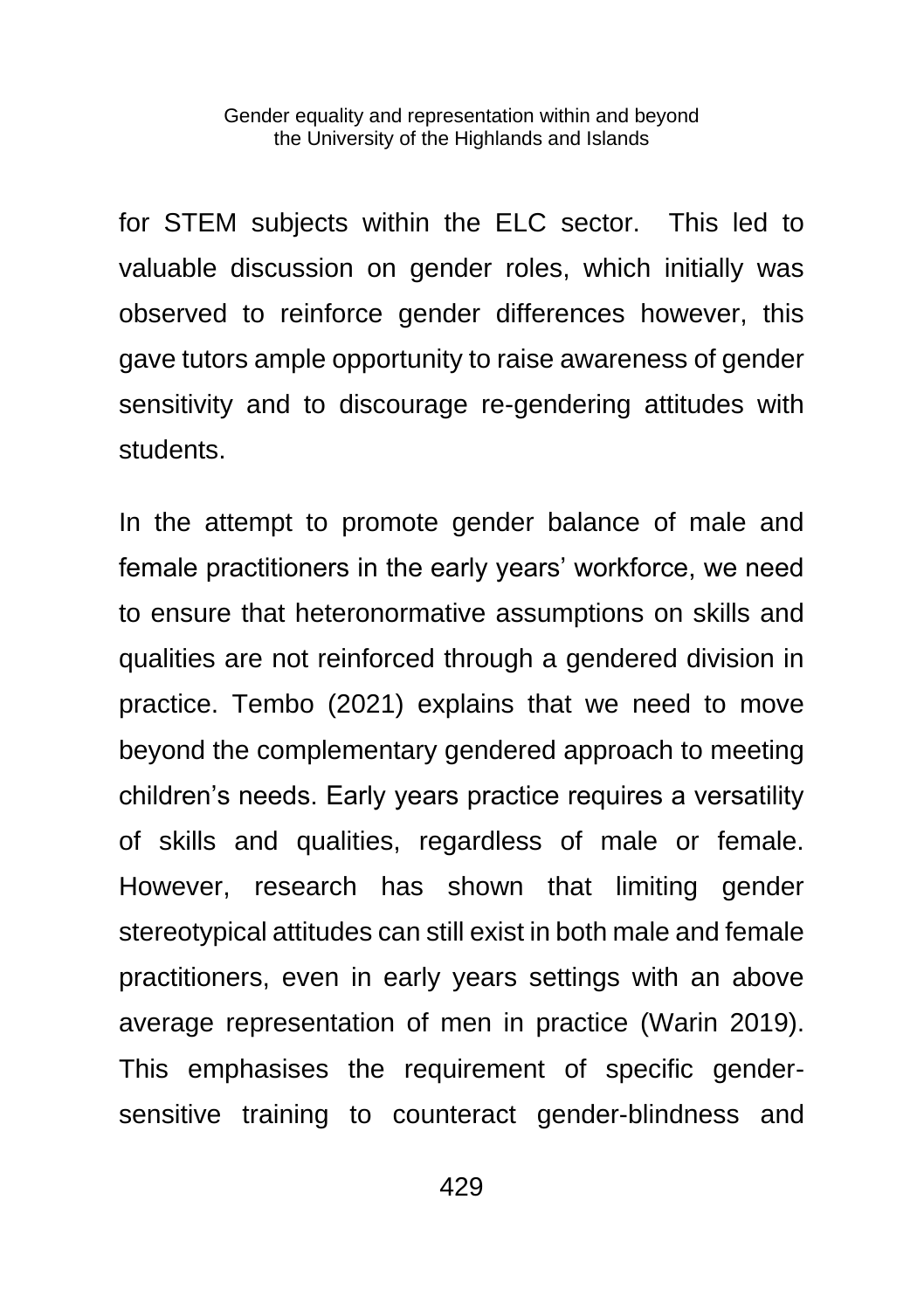encourage more reflexive approach with childhood practice students, as well as the existing early years workforce.

Scotland's national practice guidance 'Realising the Ambition; Being Me' (Education Scotland 2020) promotes the importance of the interactions, experiences, and spaces which are created for children. It emphasises a childcentred approach to meeting children's needs. By creating a workforce that is aware of unconscious bias gender stereotypes can be challenged, promote gender flexibility in practice and ensure that the practitioner is the type of role model that a child needs at that time in their life, regardless of the gender. This approach supports the wider issues relating to LGBT+ equality. Tembo states that 'holding onto the promise of heterosexual childhood is a normatively problematic desire when we recognise the consequences for many children of *not* fulfilling the lives that are, whether consciously or not, assumed of them' (2021: 191).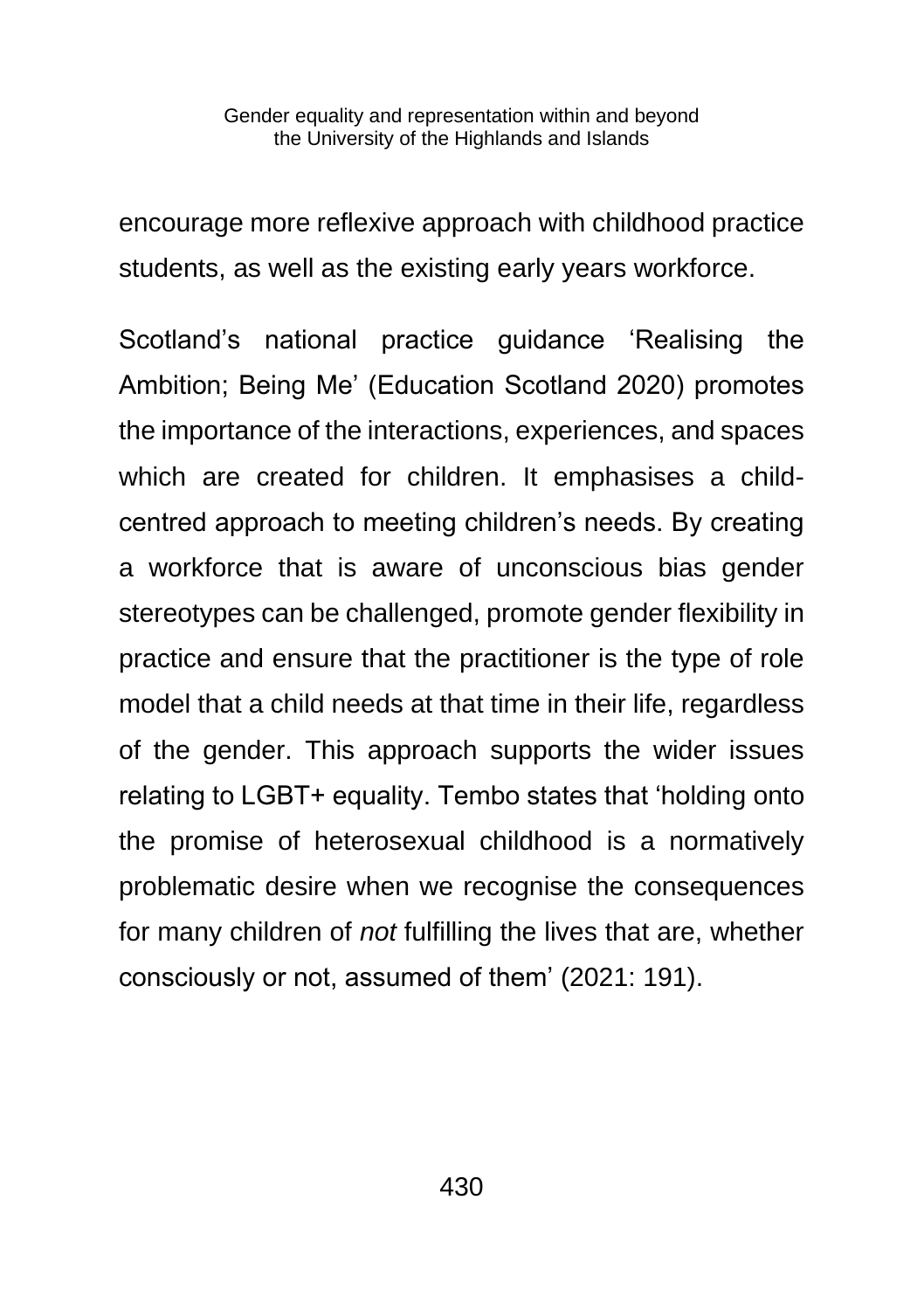## **Upon reflection**

Throughout the course interesting observations were made, including that the male only cohort appeared more interactive, questioning, and debating in a way not previously observed from mixed gender cohorts or female only cohorts. This is an area that has been identified to explore through further research as there were too many variables to validate the findings. On reflection of the overall programme, it became important that Inverness College UHI incorporate a focus on gender flexibility within the CHAMP course delivery, as part of the wider emphasis on promoting equality and diversity in childhood practice. In the action to promote gender balance it is important that 'quality over quantity' is emphasised. Recruiting more men into early years practice is important to promote gender balance but the quality of the practice must promote gender flexibility, to promote equality and further challenge traditional gender stereotypes. This needs to be promoted in the childhood practice courses provided to students at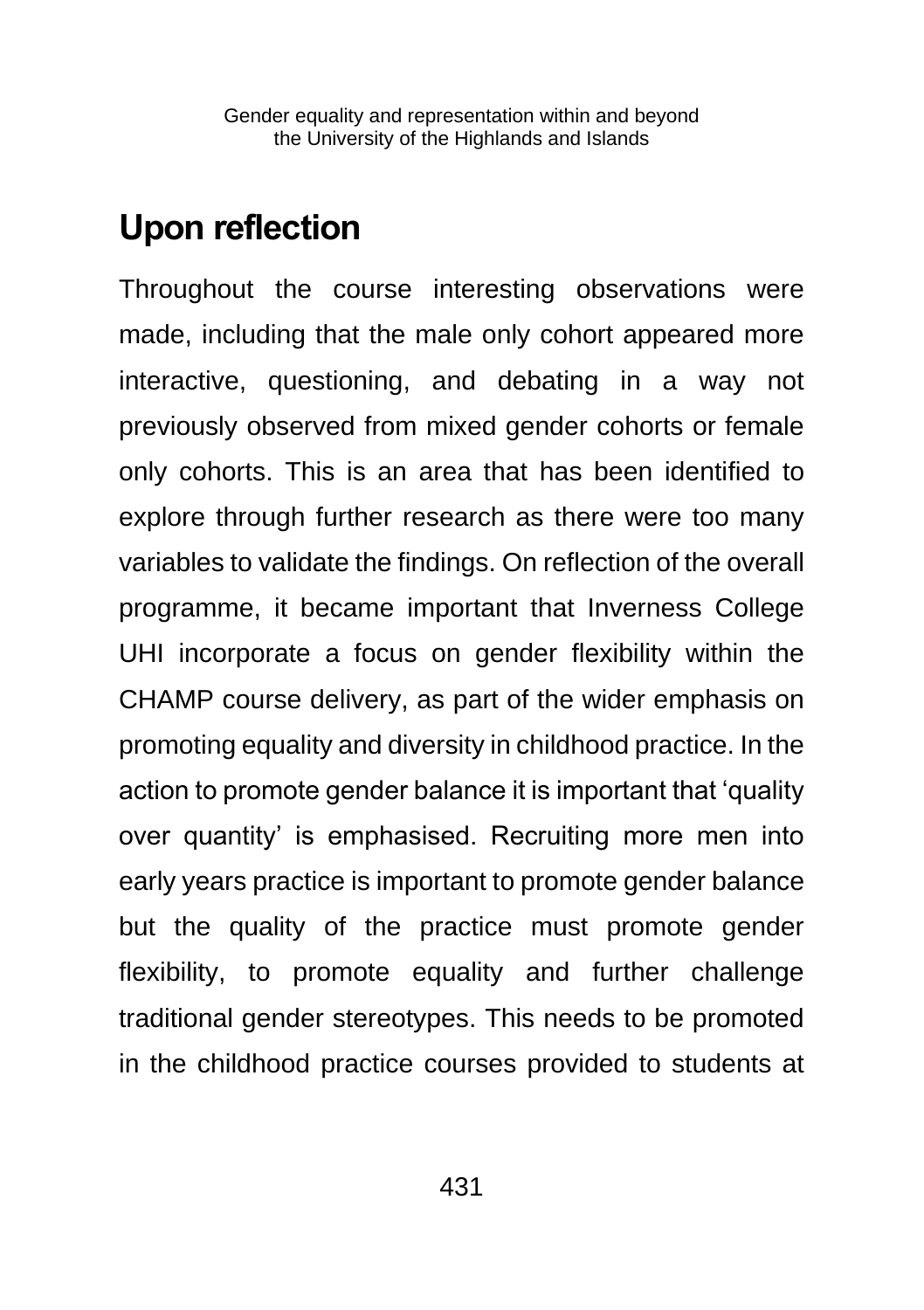UHI and the Continuous Professional Development training made available to current practitioners.

On completion of the course, the whole cohort progressed on to positive destinations of further study and a 75% rise in males (compared to the previous years) on varying early years courses, which included the Higher National Certificate in Childhood Practice, enabling practitioner level qualification. Bartlett (2015) suggested a range of ways to address the lack of demand of men in early learning and childcare. Some of these included the promotion of Schools courses as pathways into early learning and childcare and utilising positive images of both women and men in promotional materials, with messages targeted towards men. Inverness College UHI are currently working towards promoting the Foundation Apprenticeship in Children and Young People with a focus on attracting more male school pupils from the senior phase. International links have been forged between Inverness College UHI and Woods and Waves Outdoor Nursery based in Vancouver.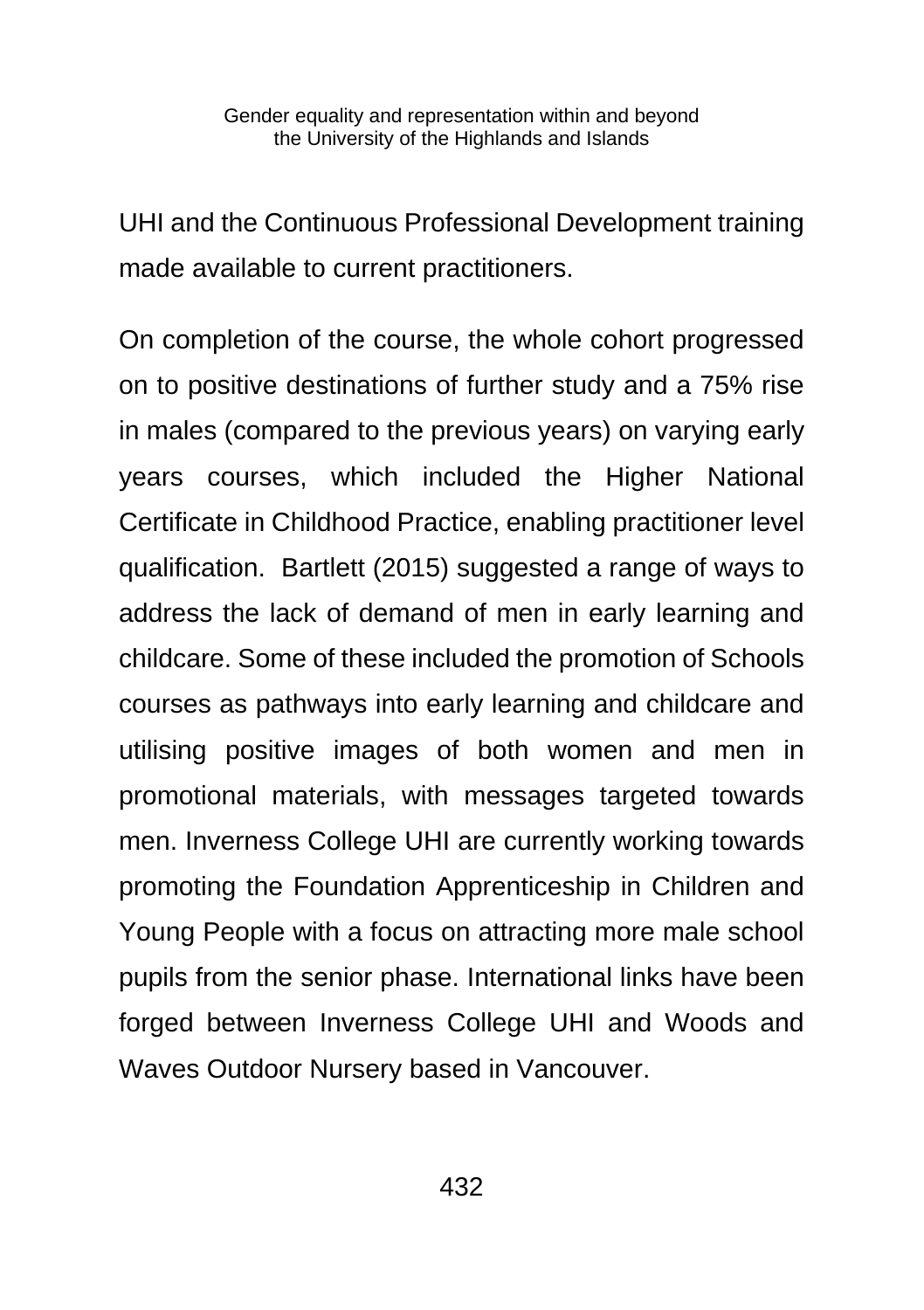However, this needs to be an ongoing research process as current research from Brody et al (2021) looked at the high dropout rate of both male students and males within the workforce. They noted within the sector males can often move on to further career progression such as teaching due to being valued in the workforce (as previously noted) or a higher paid job. Although Gender Equal pay is continually being challenged within mixed gender workforces, the caring sector (which around 75% of the workforce is female) is still one of the lowest paid workforces (Devin and Foley 2020). Although Brody et al. (2021) note this is not the only aspect that challenges men remaining in the sector it can contribute to the lack of value within the sector and not being viewed as professionals, despite occupying a highly professional role.

The Gender Action Plan: annual progress report from the Scottish Funding Council (2019) showed through their latest data review: since 2012 there has been a 1.5% overall increase in males entering the early years workforce, with 6.1% of the early years workforce in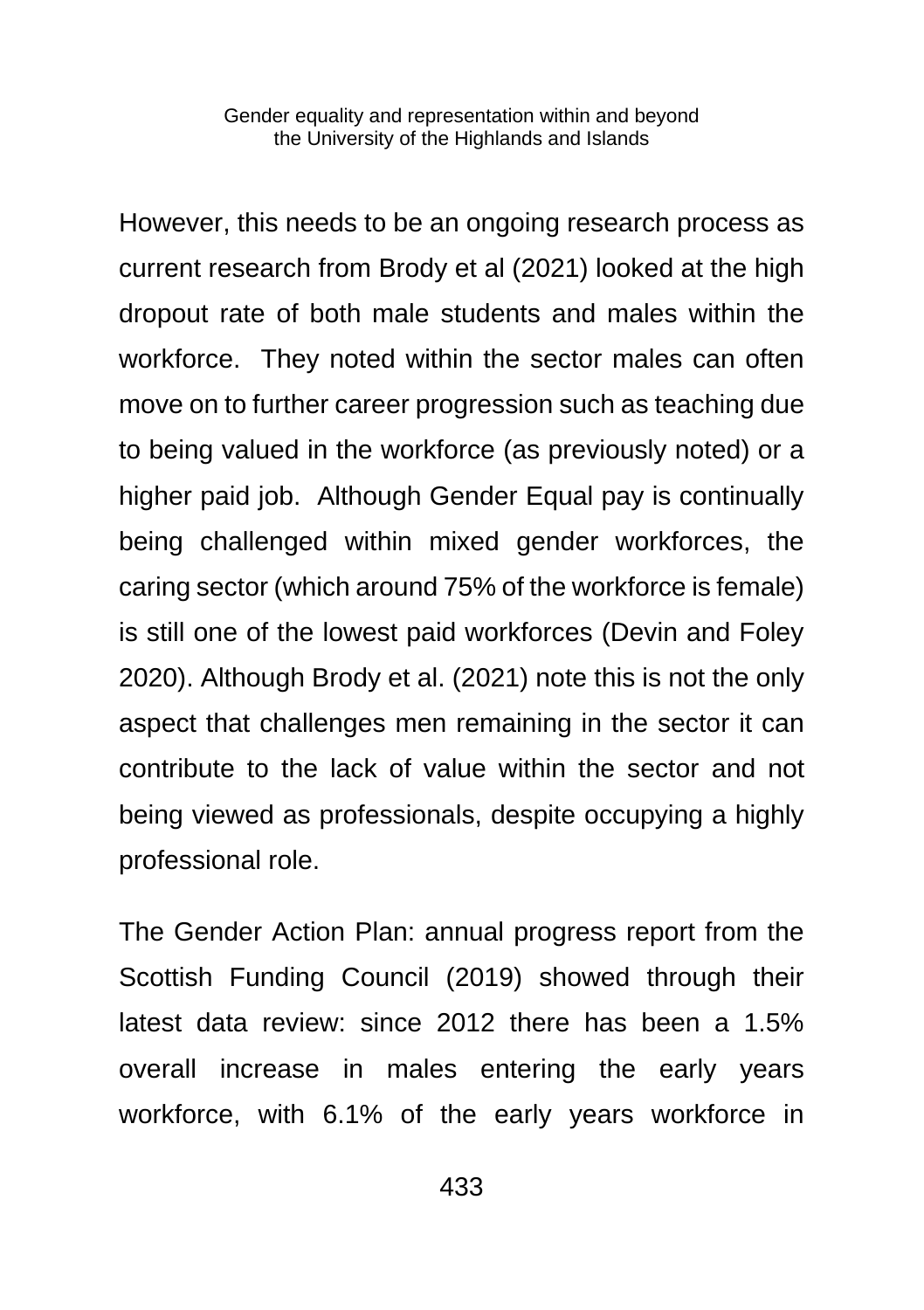Scotland being male. Although this demonstrates there is a long way to go with challenging the status quo within the workforce, with continued development within today's society, it is hoped to see the positive changes for our youngest children and our future generations. The aim is to work in collaboration to promote the diversity of opportunity that exists in a career in early learning and childcare, but also to champion the skills and qualities of the versatile practitioner regardless of gender.

## **How can UHI Minority Men programme help embed gender equality across the university partnership?**

Given some of the difficulties described above in relation to attracting and retaining men into counter-stereotypical disciplines, it is apparent that we need to draw on the experiences of UHI's own male students within the Applied Life Studies (ALS) Subject Network (SN) who are in the minority, to find out what we are doing well and where we can improve. As such, the university has just designed another initiative, the 'Minority Men' programme, to help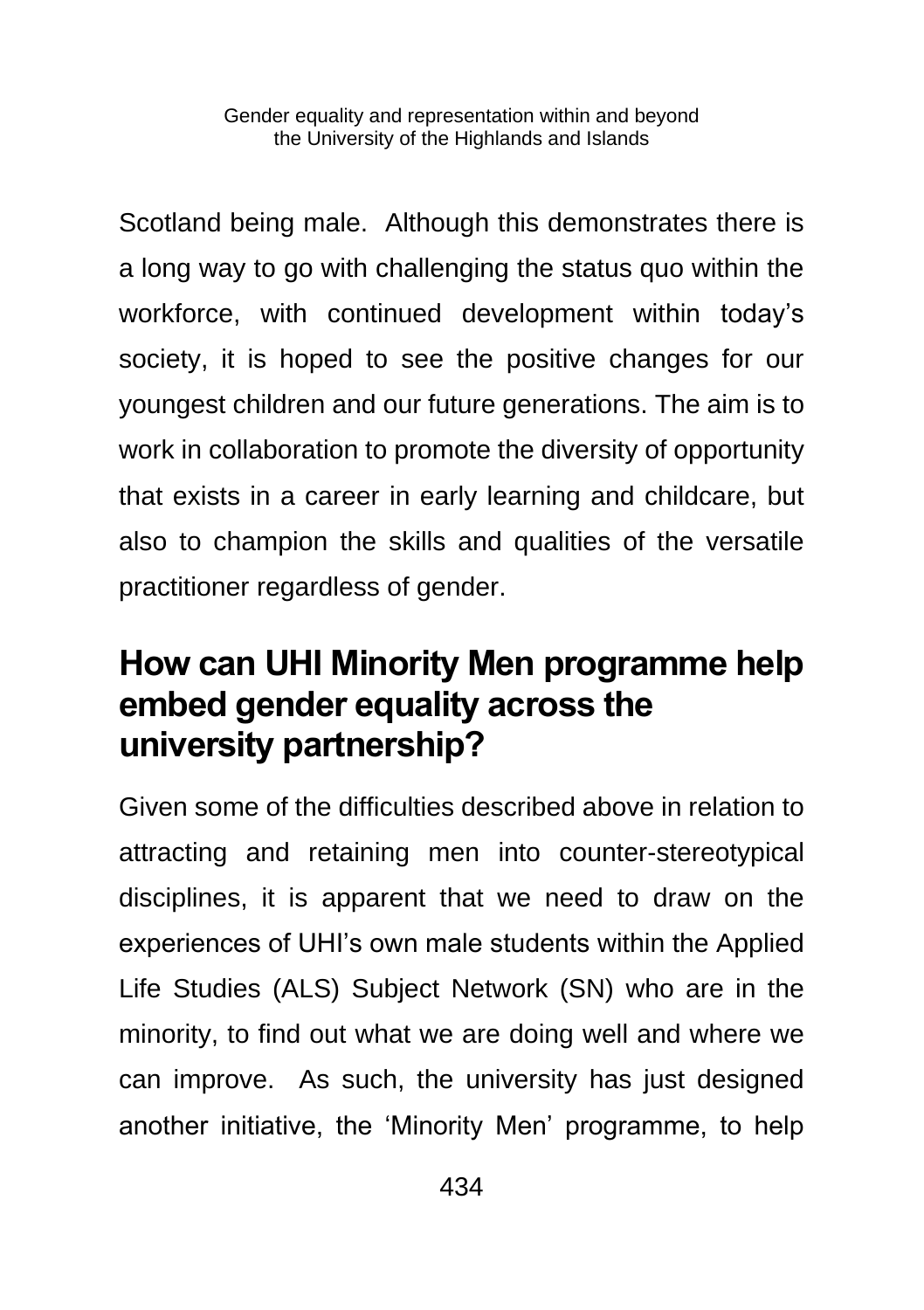provide relatable role models for men and boys across the region, and to develop relationships that allow the sharing of this mission with employers and the wider sector.

UHI have recruited seven Minority Men Student Champions positions to follow in the footsteps of award-winning 'UHI STEM Femmes', who were student champions and encouraged and supported women into STEM related courses thus raising aspirations and visibility of students in counter-stereotypical subject areas. UHI Minority Men represent subjects including childcare, nursing and psychology. The group will work with staff champions, looking to communicate with staff, students and employers to build a remit which challenges societal norms and underrepresentation at all levels, from pre-school to employment. Key goals are to increase visibility, confidence and engagement among students, staff, schools and employers, raising the profile of counter-stereotypical disciplines across the region and ultimately increasing applications from men to study in these areas. The university intends to scale up the champions programmes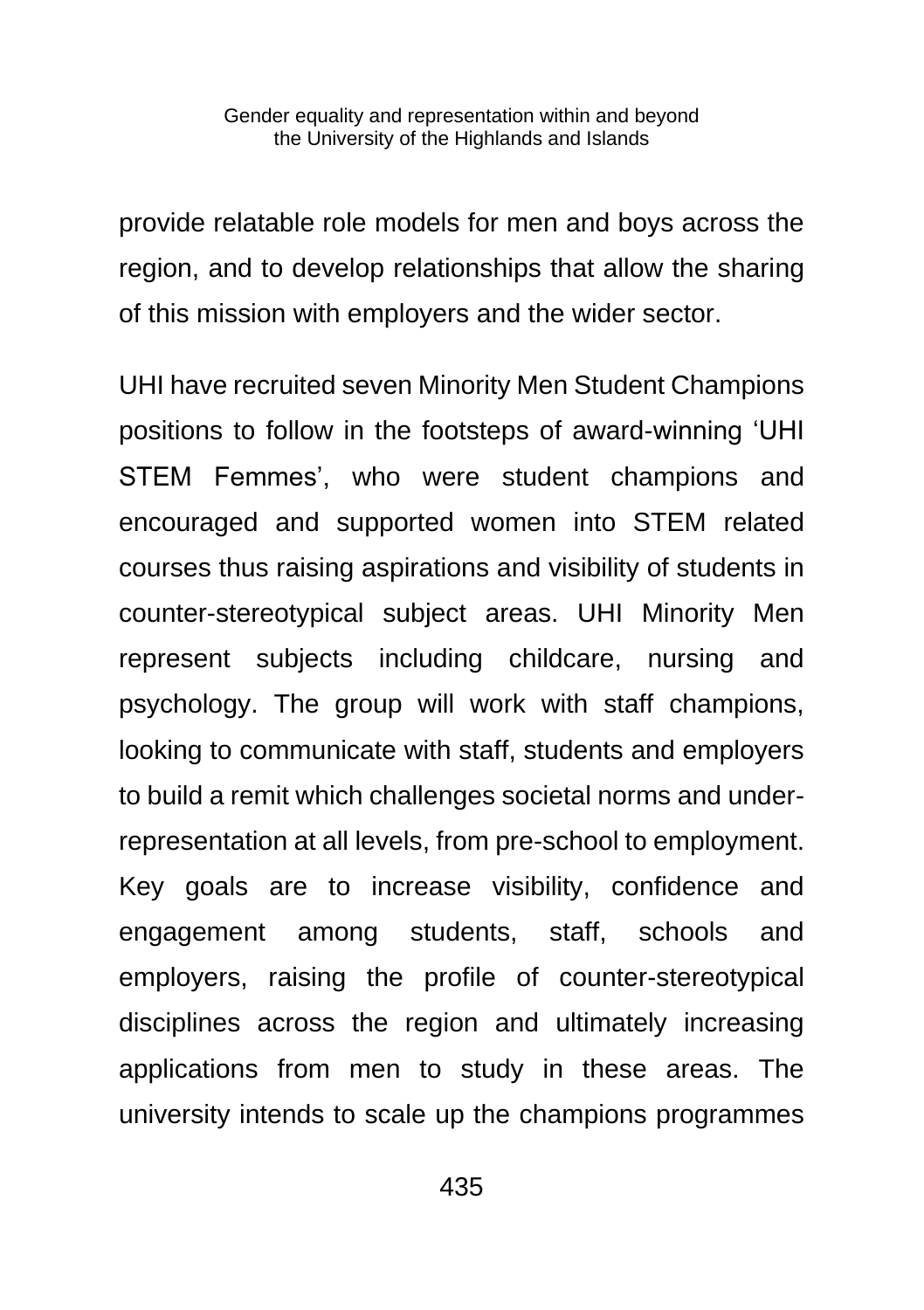by visibly engaging with other colleges, universities and organisations to collaborate on communications, events and projects to further gender equality across society.

# **Way forward**

Despite various initiatives to help promote femaledominated careers to men, the challenges of society's views and a pre-work education system which perpetuates gender stereotypes may render Scottish Funding Council's aspiration to eliminate serious gender imbalance in all subject areas by 2030 over-optimistic. Often staff have not had any training in recognising and challenging stereotypes, so it is vital that higher and further education institutions promote this in their courses, both to prepare students for the modern workplace, and produce more male graduates, helping create a more equal and flexible workforce.

By working together across the UHI partnership, and collaboratively with schools, employers and the wider sector, it is believed that programmes and initiatives can be

436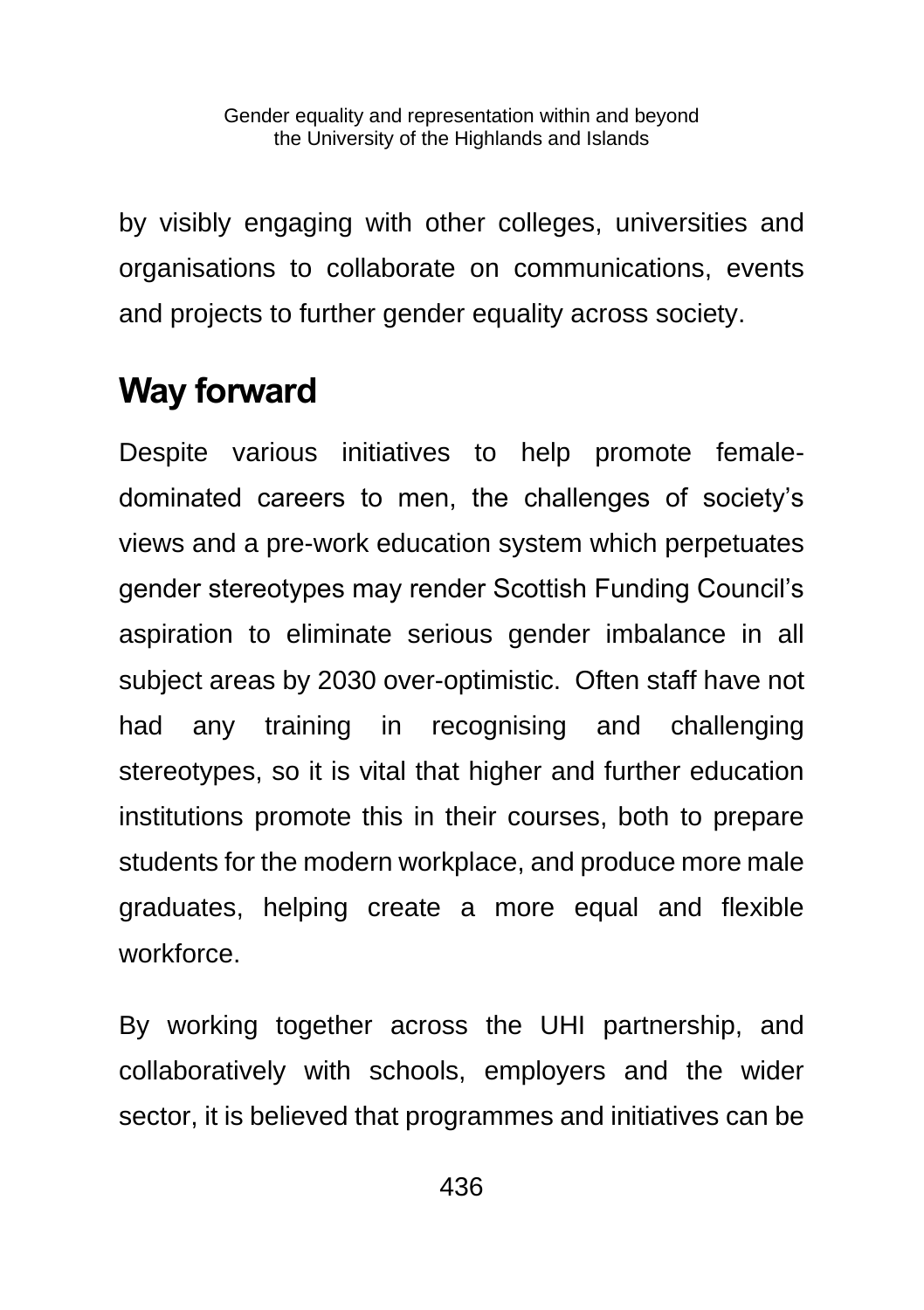designed that can achieve meaningful change, not only at UHI, but across the region and society.

# **Acknowledgements**

Thanks to the Scottish Funding Council (SFC) for support through the Men in Early Years Challenge Fund and to the CHAMP students who will contribute to the creation of a more equal children and young people workforce.

# **Author bios**

Emma Sinclair, Lecturer Childhood Practice, Inverness College UHI, has worked as an Early Years Practitioner, Manager and Trainer prior to taking up a position as Lecturer in Childhood Practice at Inverness College UHI in 2018. Emma embeds her knowledge of Early Years practice into supporting students moving into the field of childhood practice. Emma has a particular professional interest in outdoor play and learning for children and young people and in promoting gender equality, balance, and flexibility in Early Years.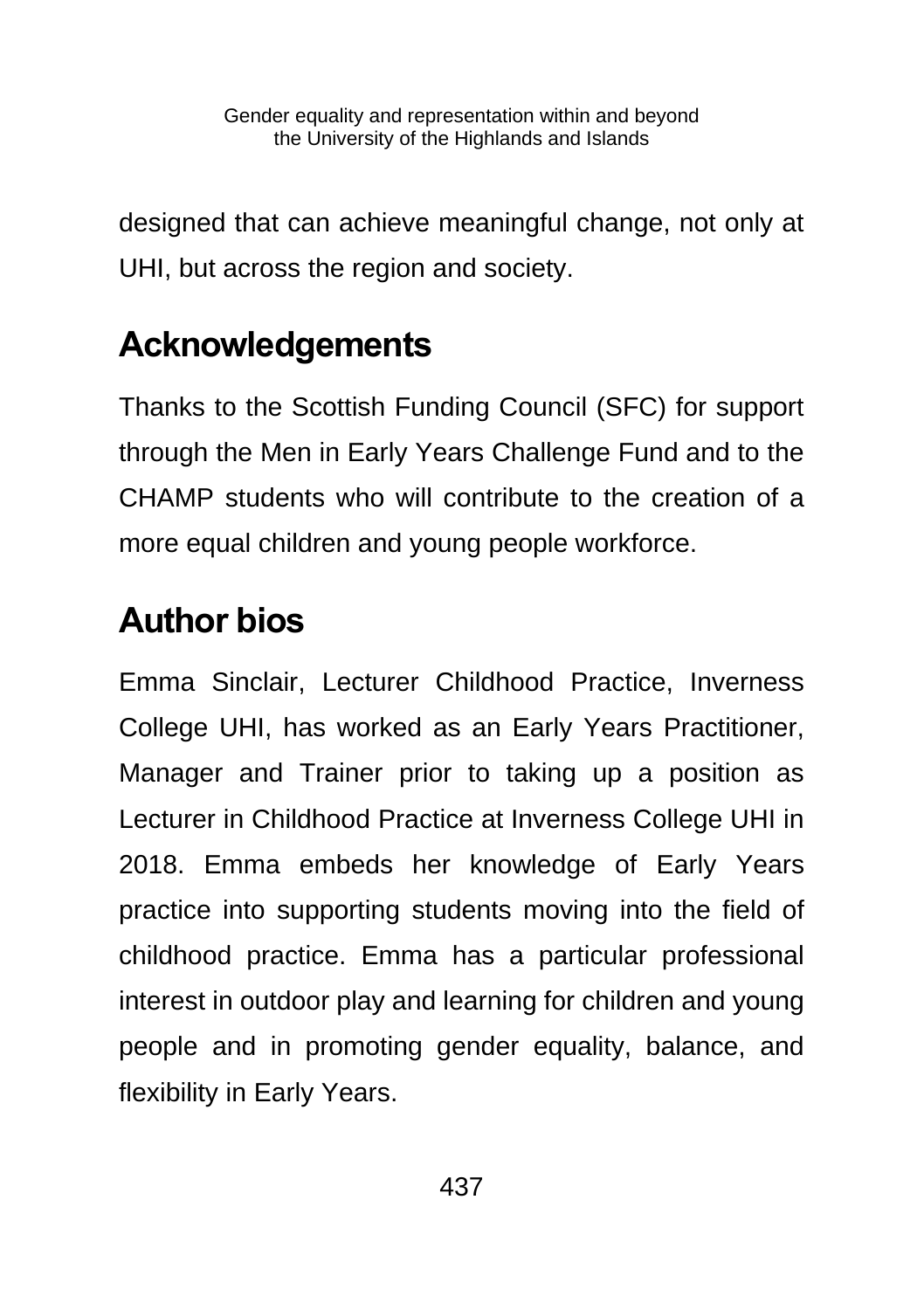Julie Jones, Lecturer Childhood Practice, Inverness College UHI, has worked in the Early Years sector since the late 1990s and throughout this time has seen a continued drive to see a balance in gender in the workforce. Since starting with UHI as a lecturer in 2016, she has continued to strive to see a positive change in the gender of the trainee Early Years workforce to ensure we portray a gender diverse society for those in their earliest years of life. Julie is hoping to bring about positive change that people are not defined by their gender but the amazing skills and attributes they can share with others.

Alastair Davidson, Lecturer Childhood Practice, Inverness College UHI has worked in the outdoor education sector for almost 20 years, focussing on early education and outdoor nurseries latterly. Joining UHI in 2019 as, coincidentally, the first male to lecture in Early Years at Inverness College UHI, he specialises in outdoor learning and promoting a childled, play based approach. With a background in education for sustainable development, he attempts to bring together these themes.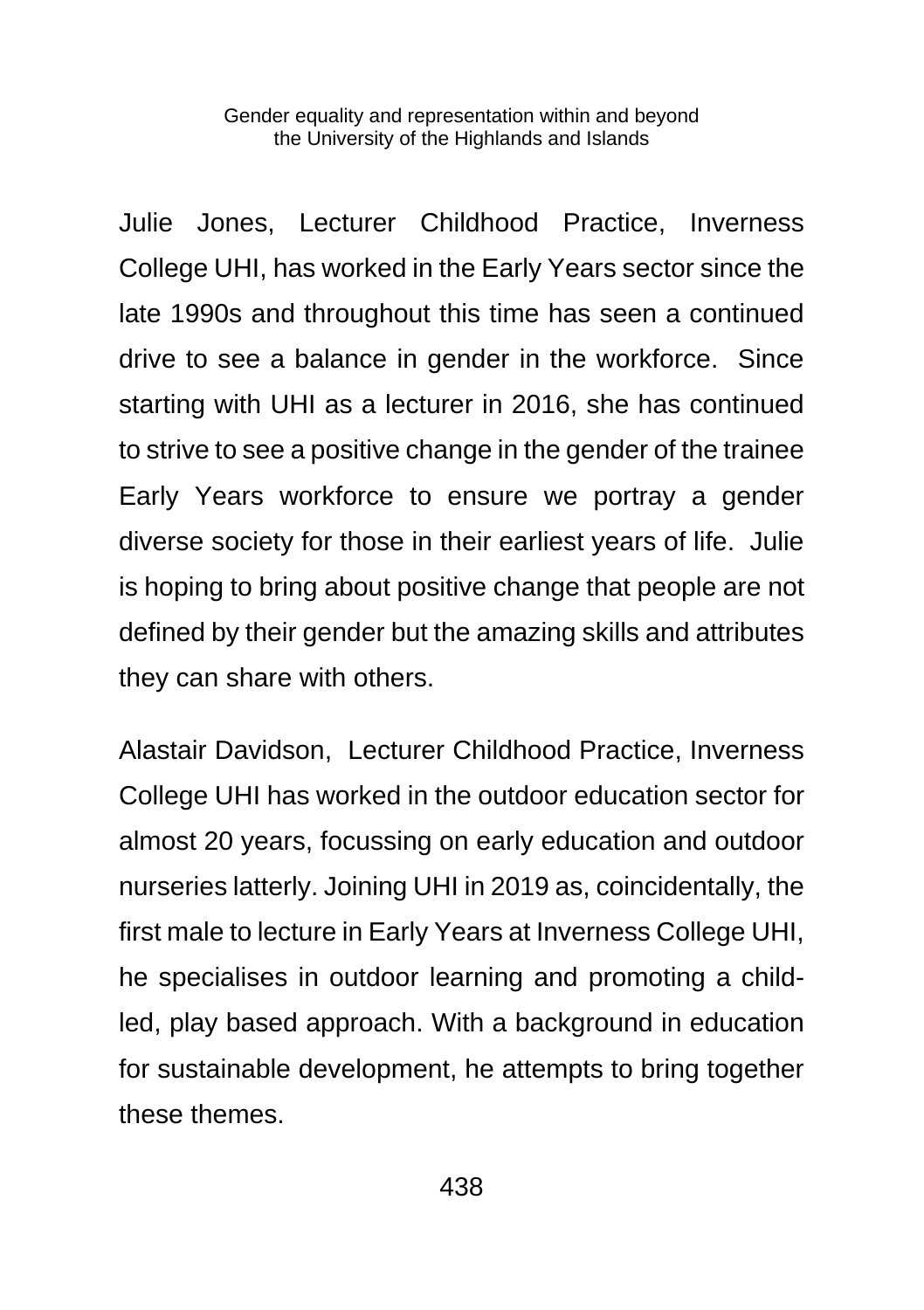Stuart Hall, Equality and Diversity Advisor, Executive Office UHI, joined UHI in early 2019 as Equality and Diversity Advisor, after previously working at Perth College UHI, University of Exeter and Robert Gordon University in Aberdeen, as well as 8 years with NHS Scotland. He established and leads on UHI Minority Men and UHI STEM Femmes student champions programmes.

Stuart's role at UHI involves ensuring the university meets Equality Law and Scottish Funding Council requirements in respect of equality and diversity. To ensure UHI's requirements are met, he consults with individuals and groups of staff and students who face particular barriers, in order to help build opportunities for under-represented groups and contribute to a friendly and inclusive learning and research environment.

Stuart would welcome contact from anyone who would like to discuss equality and diversity at UHI and is always looking for opportunities to collaborate.

439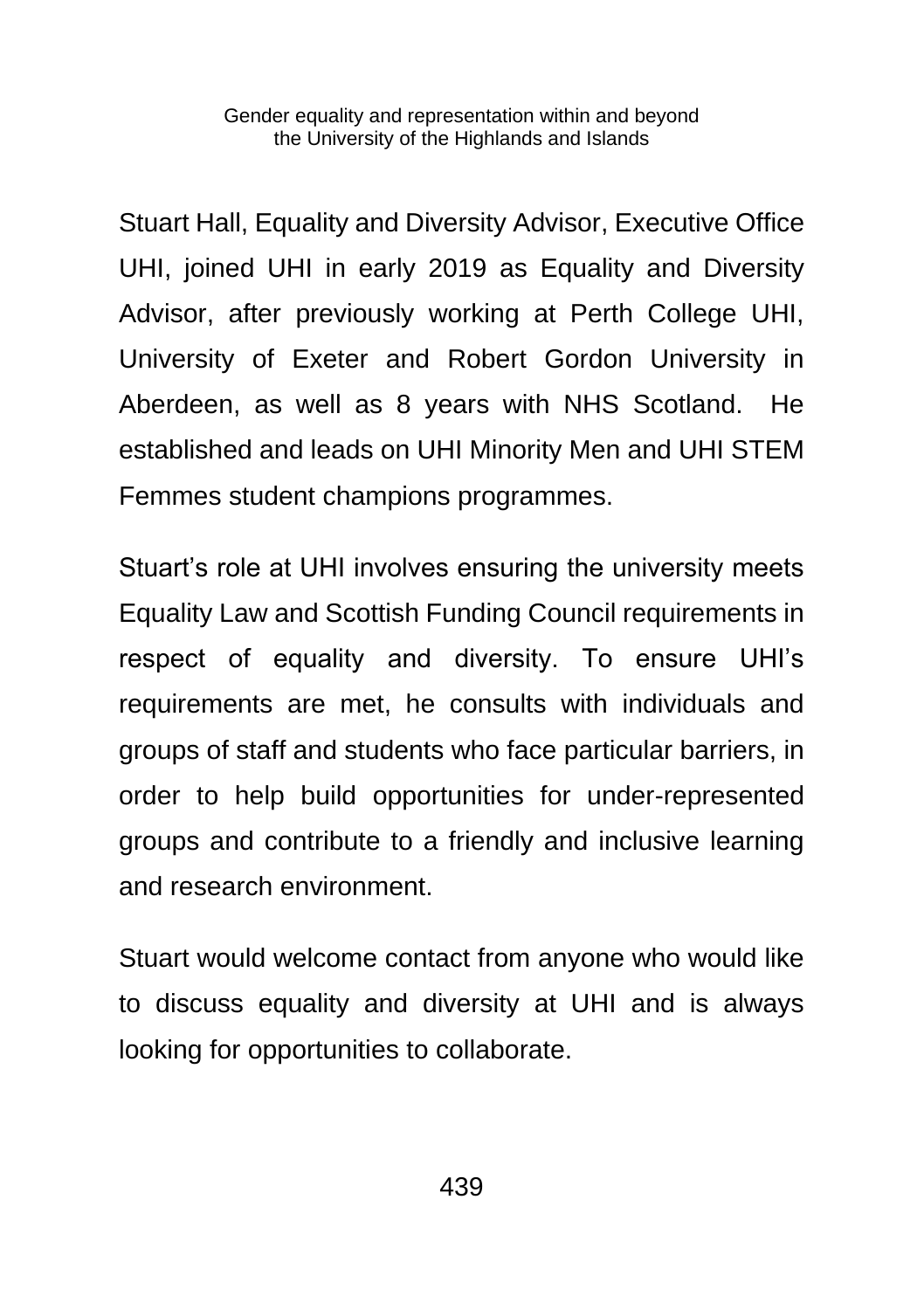Heather Keyes, Head of School, Care, Health and Wellbeing, Inverness College UHI has been with Inverness College UHI since 1999, working initially as a lecturer in early years and currently Head of School for Care, Health and Wellbeing. Heather's previous roles include working in NHS boards across the UK.

Heading a curriculum which includes studying for roles that are often imbalanced in gender, the need to create study situations for under-represented groups has always been a focus for the school. The team successfully led a bid with academic partners to secure SFC funding specifically to address enhancing the number of men working in early years settings. Work continues on this project and has also led to links with the other successful bidders from West Lothian College.

Fiona Skinner, Subject Network Leader Applied Life Studies Executive Office, UHI has worked for UHI for over 20 years, starting as a lecturer in psychology and then as a senior lecturer health for Inverness College UHI before

440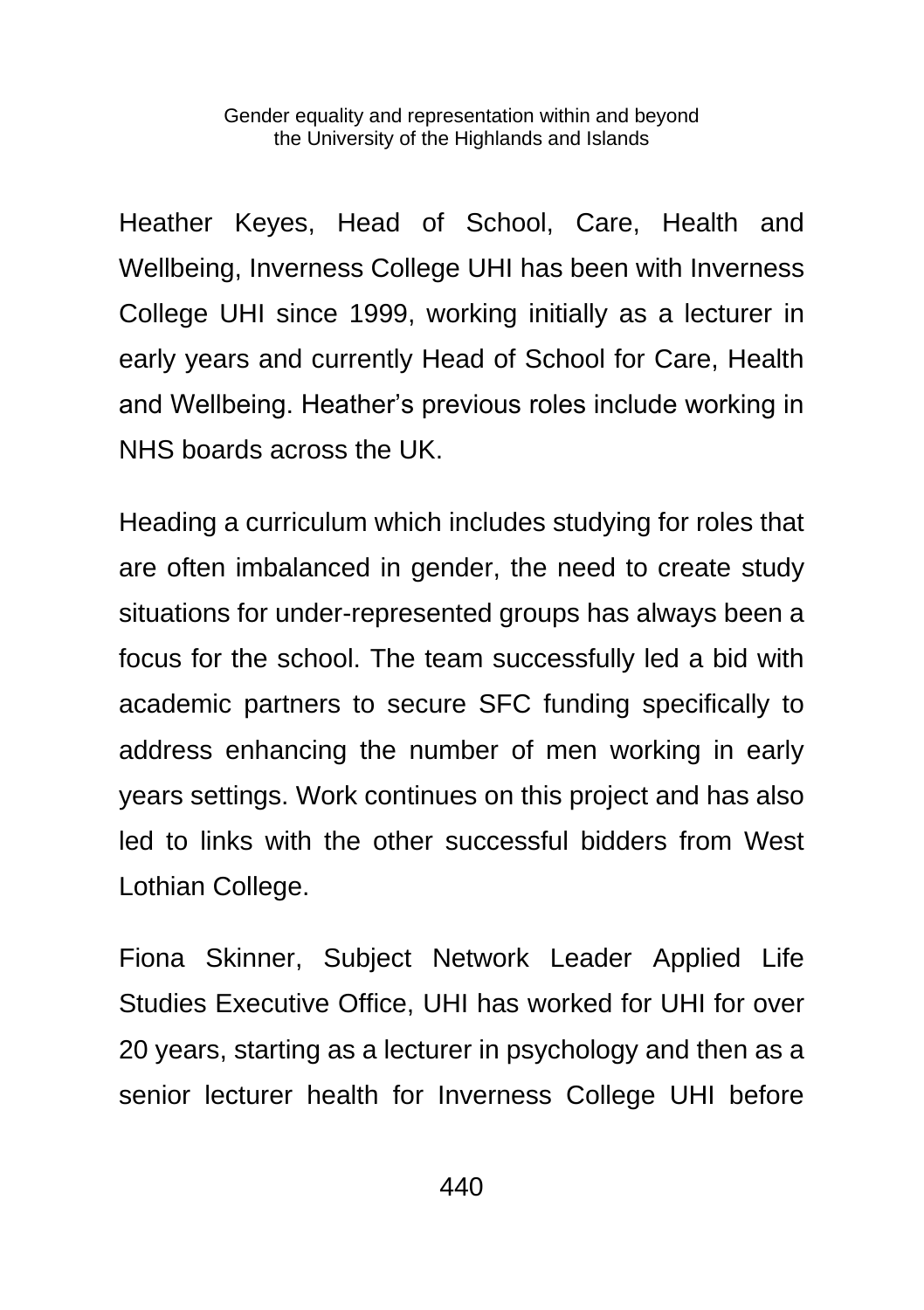becoming Subject Network Leader 10 years ago. Fiona worked in mental health research before then. Men have always been in the minority in her work both in health research and education. The Subject Network has over 90% female students and similar percentage for staff so increasing the number of male students and staff has been a focus of the Subject Network through the SFC Gender Action Plan. Various initiatives include the use of promotional material, for example, photos and videos on website, offering counterstereotypes, men only classes as well as male role models at open days and as Personal Academic Tutors.

## **References**

Bartlett, D. (2015) *Men in Childcare: How can we achieve a more gender balanced early years and childcare workforce?* London: Fatherhood Institute.

Barnes, M. (2015) 'Fetal sex determination and gendered prenatal consumption'. *Journal of Consumer Culture*, 15 (3), 371–390.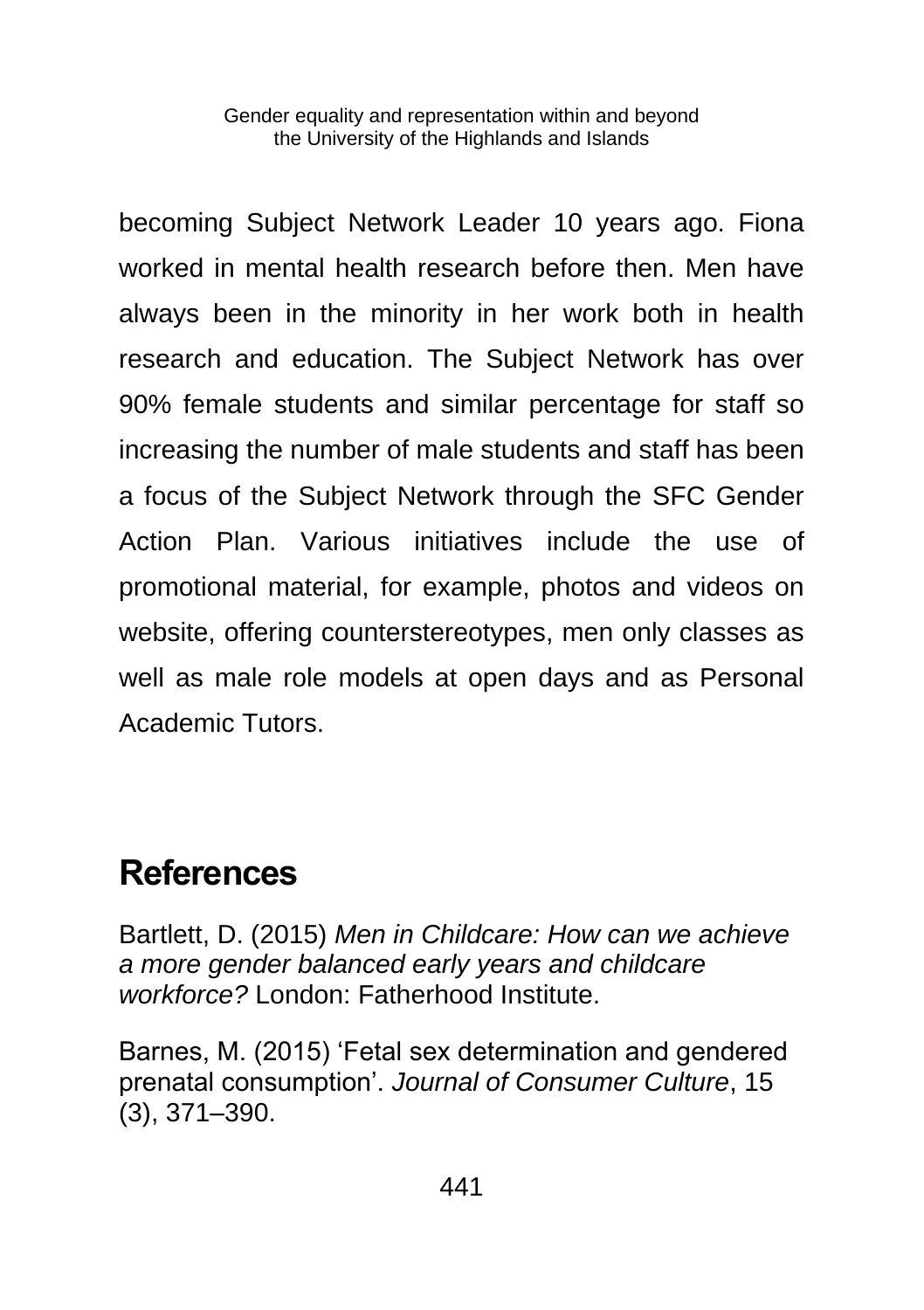Benneta, A., Kuchirkob, Y., Halimc, M L., Costanzod, P L. and Rublee, D. (2020). 'The influence of center-based care on young children's gender development'. *Journal of Applied Developmental Psychology*, 69, 101157.

Block, K., Croft, A. and Schmader, T. (2018). 'Worth less?: Why men devalue care-oriented careers.' *Frontiers in Psychology*, 10 August 2018. Available online: DOI <https://doi.org/10.3389/fpsyg.2018.01353> [09 July 2021].

Brody, D., Emilsen, K., Rohrmann, T. and Warin, J. (2021) *Exploring career trajectories of Men in the early childhood and care workforce: Why they leave and why they stay.*  Oxon: Routledge.

Davis, L (2020) 'When children's stores reopen, let's leave boys' and girl's sections behind' [online]. *The Guardian*, 13 August 2020. Available from:

[https://www.theguardian.com/lifeandstyle/2020/aug/13/boy](https://www.theguardian.com/lifeandstyle/2020/aug/13/boys-girls-toys-clothes-gendered-stores) [s-girls-toys-clothes-gendered-stores](https://www.theguardian.com/lifeandstyle/2020/aug/13/boys-girls-toys-clothes-gendered-stores) [09 July 2021].

Del Pinal, G., Madva, A. and Reuter, K. (2017) Stereotypes, conceptual centrality and gender bias: An empirical investigation. *Ratio*, 30 (4), 384-410.

Devin, B. and Foley, N. (2020) *Briefing Paper: Women and the Economy* [online]. London: UK Parliament. Available from

[https://researchbriefings.files.parliament.uk/documents/SN](https://researchbriefings.files.parliament.uk/documents/SN06838/SN06838.pdf) [06838/SN06838.pdf](https://researchbriefings.files.parliament.uk/documents/SN06838/SN06838.pdf) [09 July 2021].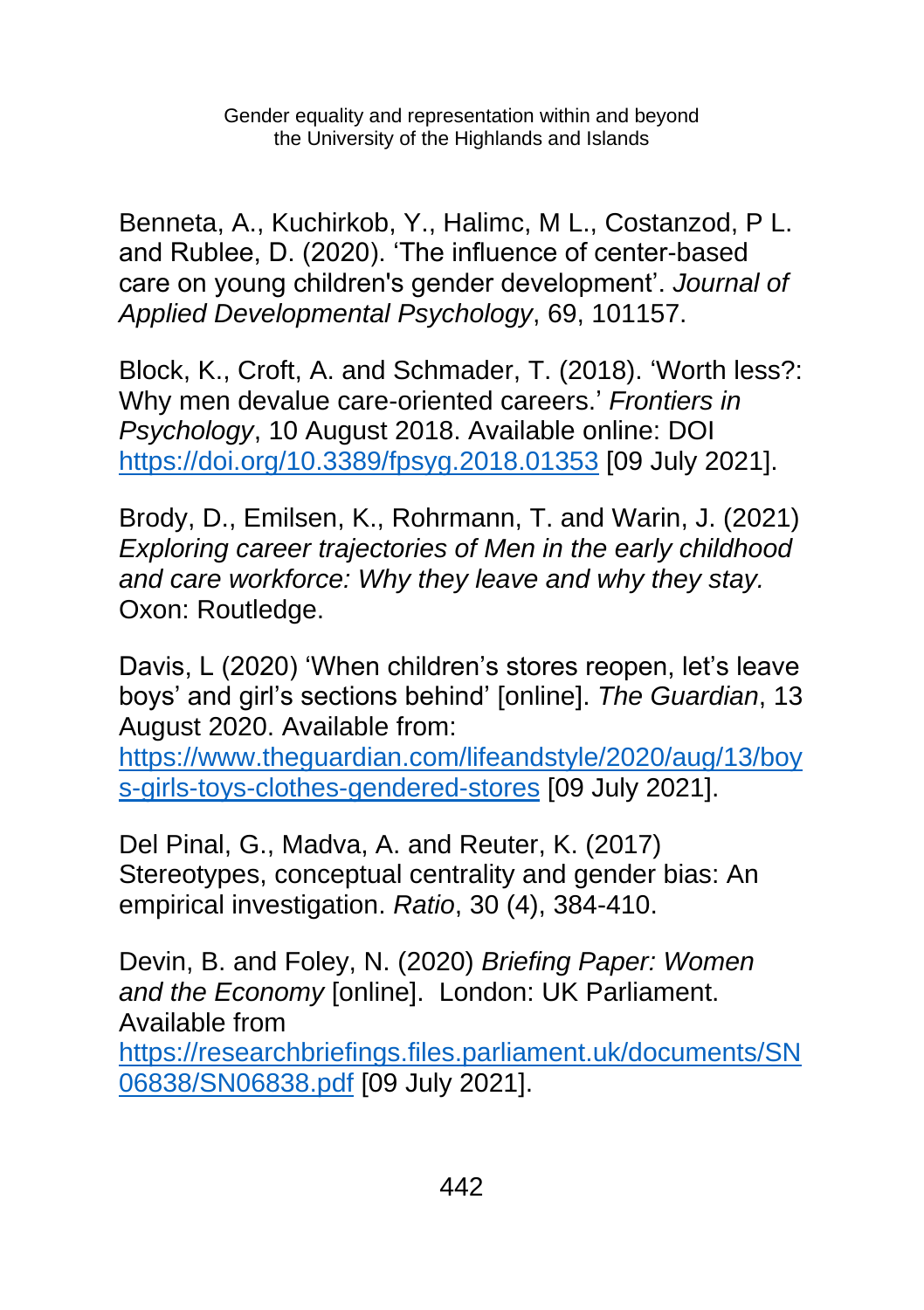Education Scotland (2020) *Realising the Ambition: Being Me* [online]. Edinburgh: Scottish Government. Available from:

[https://education.gov.scot/media/3bjpr3wa/realisingtheam](https://education.gov.scot/media/3bjpr3wa/realisingtheambition.pdf) [bition.pdf](https://education.gov.scot/media/3bjpr3wa/realisingtheambition.pdf) [09 July 2021].

The Fawcett Society (2020) *Gender stereotypes are limiting children's potential and causing lifelong harm* [online]. Available from:

[https://www.fawcettsociety.org.uk/News/gender](https://www.fawcettsociety.org.uk/News/gender-stereotypes-significantly-limiting-childrens-potential-causing-lifelong-harm-commission-finds%20%5b09)[stereotypes-significantly-limiting-childrens-potential](https://www.fawcettsociety.org.uk/News/gender-stereotypes-significantly-limiting-childrens-potential-causing-lifelong-harm-commission-finds%20%5b09)[causing-lifelong-harm-commission-finds](https://www.fawcettsociety.org.uk/News/gender-stereotypes-significantly-limiting-childrens-potential-causing-lifelong-harm-commission-finds%20%5b09) [09 July 2021].

Harvard University (2021) *Brain Architecture* [online]. Available from:

[https://developingchild.harvard.edu/science/key](https://developingchild.harvard.edu/science/key-concepts/brain-architecture/#neuron-footnote)[concepts/brain-architecture/#neuron-footnote](https://developingchild.harvard.edu/science/key-concepts/brain-architecture/#neuron-footnote) [13 February 2021].

Rippon, G. (2019). *The Gendered Brain: The New Neuroscience that Shatters the Myth of the Female Brain.* London: Vintage.

Scottish Funding Council (2016) *Gender Action Plan* [online]. Edinburgh: Scottish Funding Council. Available from:

[http://www.sfc.ac.uk/web/FILES/Corporate\\_publications\\_S](http://www.sfc.ac.uk/web/FILES/Corporate_publications_SFCCP052016_GenderActionPlan/SFCCP052016_Gender_Action_Plan.pdf) [FCCP052016\\_GenderActionPlan/SFCCP052016\\_Gender](http://www.sfc.ac.uk/web/FILES/Corporate_publications_SFCCP052016_GenderActionPlan/SFCCP052016_Gender_Action_Plan.pdf) Action Plan.pdf [09 July 2021].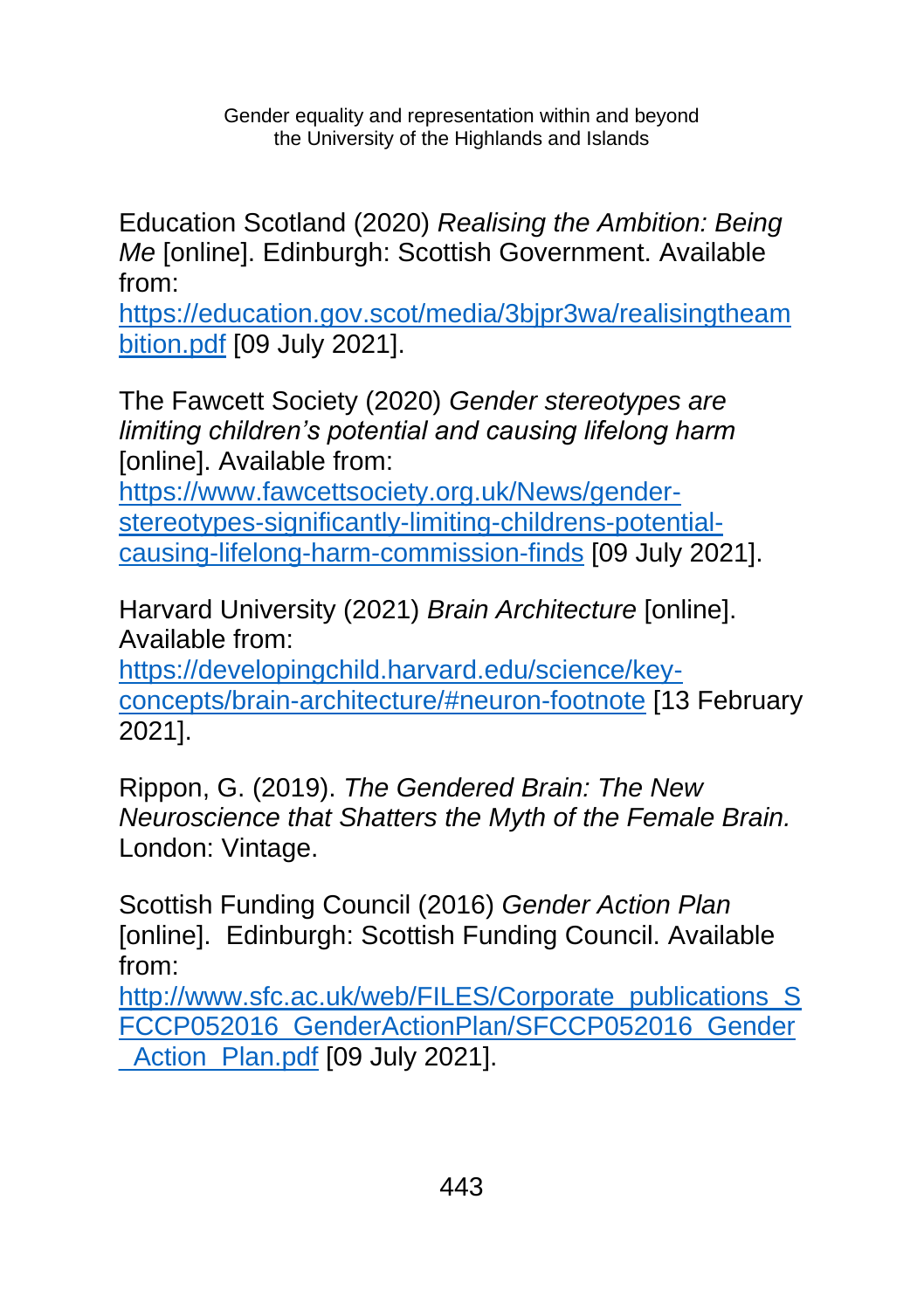Scottish Funding Council (2018) *Men in Early Years Challenge Fund* [online]. Edinburgh: Scottish Funding Council. Available from:

[http://www.sfc.ac.uk/web/FILES/announcements\\_sfcan14](http://www.sfc.ac.uk/web/FILES/announcements_sfcan142018/SFCAN142018_Men_in_Early_Years_Challenge_Fund.pdf) 2018/SFCAN142018 Men in Early Years Challenge Fu [nd.pdf](http://www.sfc.ac.uk/web/FILES/announcements_sfcan142018/SFCAN142018_Men_in_Early_Years_Challenge_Fund.pdf) [09 July 2021].

Scottish Funding Council (2019) *Gender Action Plan: annual progress report* [online]. Edinburgh: Scottish Funding Council. Available from: [http://www.sfc.ac.uk/web/FILES/corporatepublications\\_sfc](http://www.sfc.ac.uk/web/FILES/corporatepublications_sfccp012019/SFC_CP_01_2019_Corporate_Publication_-_GAP_Progress_Report.pdf) [cp012019/SFC\\_CP\\_01\\_2019\\_Corporate\\_Publication\\_-](http://www.sfc.ac.uk/web/FILES/corporatepublications_sfccp012019/SFC_CP_01_2019_Corporate_Publication_-_GAP_Progress_Report.pdf) GAP Progress Report.pdf [09 July 2021].

Skočajić, M M., Radosavljević, J G., Okičić, M G., Janković, I O. and Žeželj, I L. (2020) 'Boys just don't! Gender stereotyping and sanctioning of counterstereotypical behavior in preschoolers'. *Sex Roles*, 82 (3),163–172.

Spence, K. and Clapton, G. (2018) *Gender balance in the childcare workforce: Why having more men in childcare is important.* Oxford University Press, Oxford Scholarship online.

Steele, C. (2010). *Whistling Vivaldi: How stereotypes affect us and what we can do.* New York, London: Routledge.

Tembo, S. (2021). *More work to do: thinking through equalities with young children in Scotland. In Play is the*